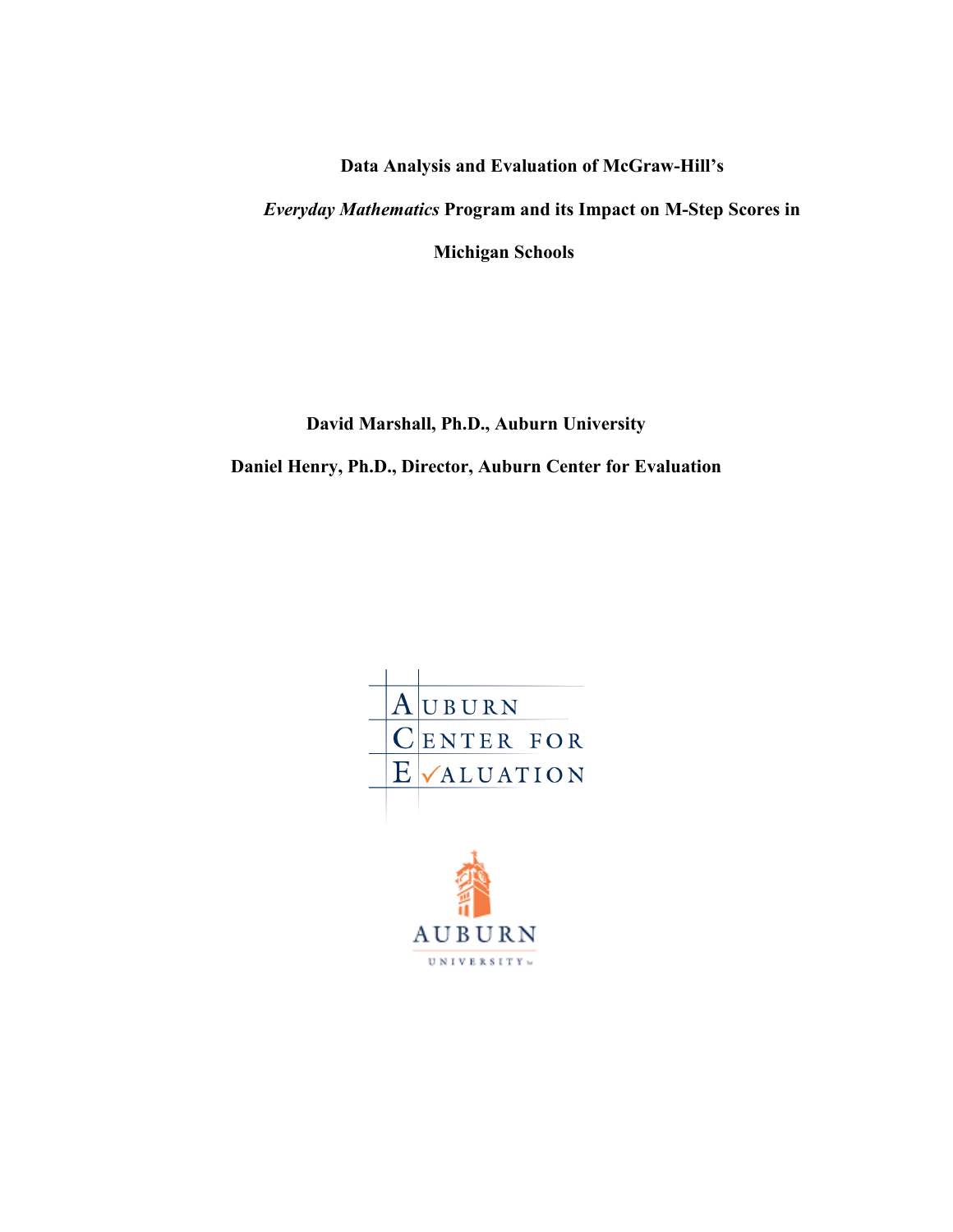### **Executive Summary**

Twelve school districts in Michigan have adopted McGraw-Hill's *Everyday Mathematics*, a core curriculum-based approach to teaching mathematics in elementary school classrooms developed at the University of Chicago. In 2019, the Auburn Center for Evaluation (ACE) was asked to analyze mathematics test data from the state of Michigan's Michigan Student Test of Educational Proficiency for students served by the program to answer this main research question: "*To what extent is the utilization of McGraw-Hill's elementary mathematics curriculum associated with differences in year-end standardized test scores?*"

To answer that question, a number of statistical analyses were employed matching school districts who did not use the *Everyday Mathematics* and those who did. The results suggest that students who participated *Everyday Mathematics* produced better results on state tests than those who did not.

### **Key Findings**

- 1. Overall, students enrolled in school districts using the McGraw-Hill curriculum had proficiency rates that were greater than demographically matched peers. Fourth-grade McGraw-Hill students had proficiency rates that were 10.9% greater than matched peers; fifth-grade students had rates that were 13.9% greater than matched peers.
- 2. Non-White McGraw-Hill students performed substantially outperformed non-White matched peers on the math M-STEP, scoring proficient between 17 and 19 percentage points higher than matched peers on the third, fourth, and fifth-grade assessments.
- 3. Fourth and fifth grade McGraw-Hill students significantly outperformed their matched peers by gender. McGraw-Hill male students earned proficient scores by between 6 and 10 points higher than their matched counterparts. McGraw-Hill female students earned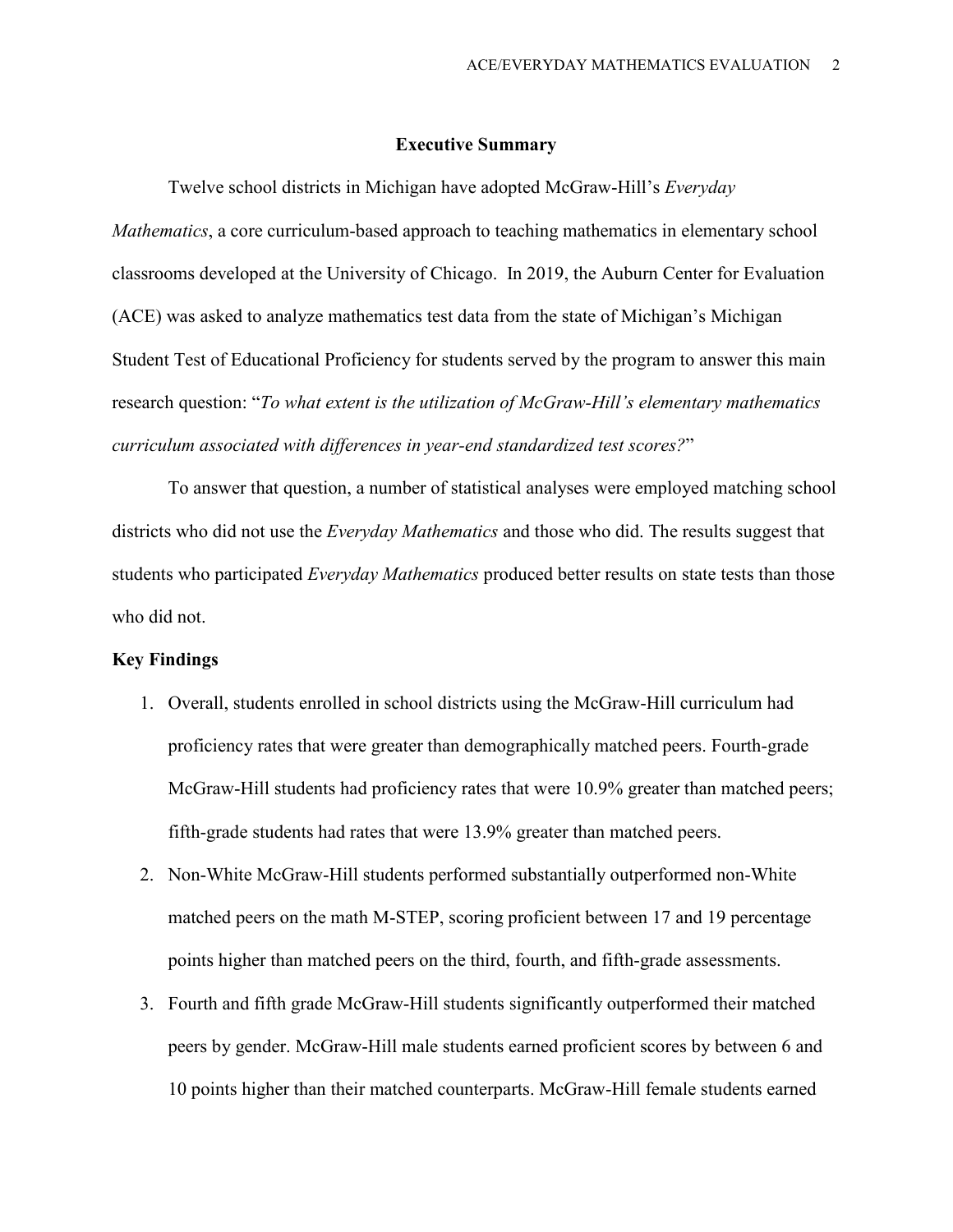proficient scores that were approximately 5 points higher than their matched peers in both grades.

4. Fourth and fifth grade economically disadvantaged McGraw-Hill students had proficiency rates that were 20% greater than their matched peers.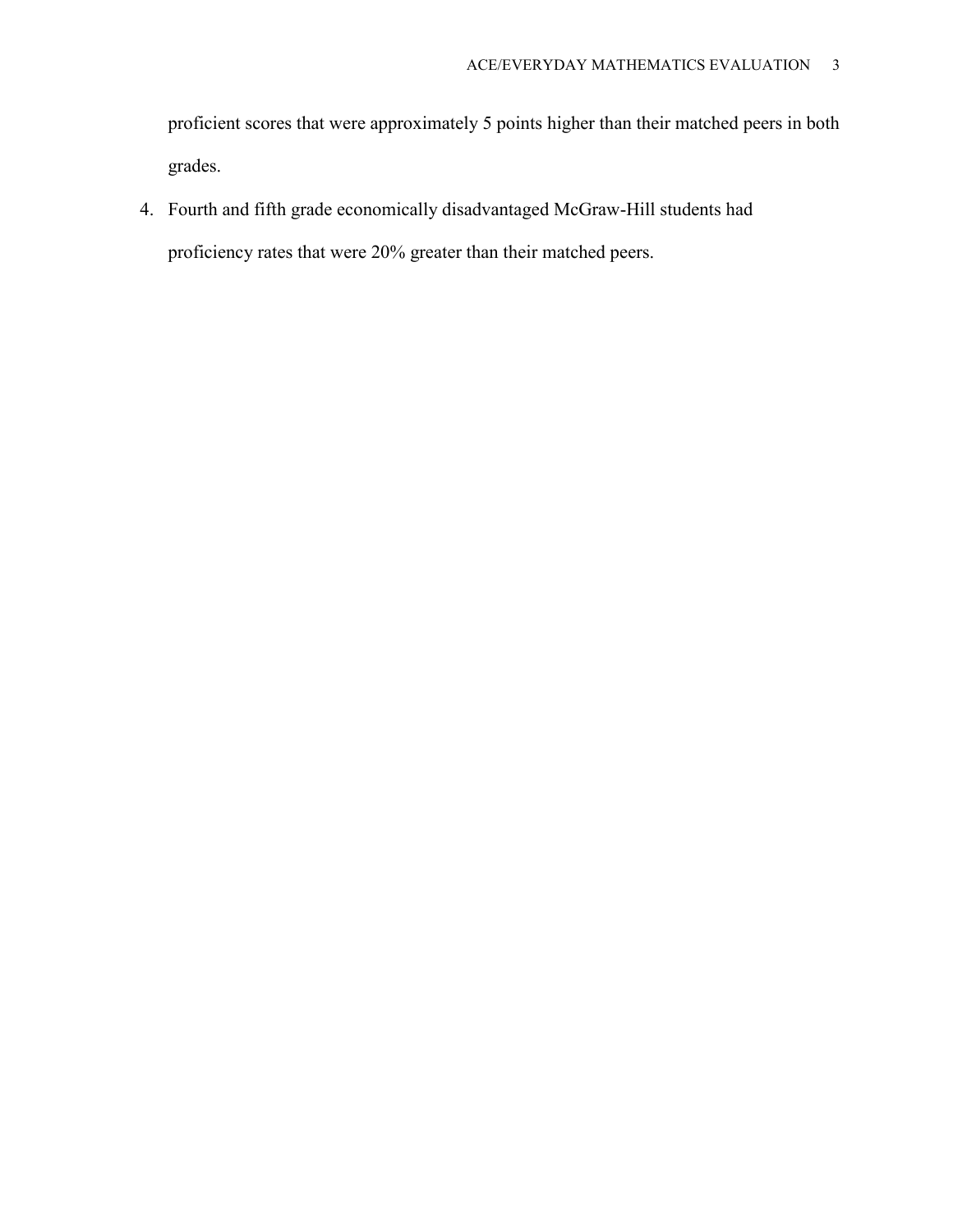## **Limitations of the Evaluation**

1. Data for the evaluation were completely dependent on the quality and quantity of information collected and reported by the Michigan Department of Education and McGraw-Hill.

2. Transience or mobility of the student population in participating schools is a concern. Comparisons made in the evaluation are based on the assumption that children in participating schools received the "treatment" of the *Everyday Mathematics* program, but a more extensive per-pupil analysis of student exposure to *Everyday Mathematics* and student mobility is necessary to fully understand this factor.

3. Intermediate and long-term shifts in knowledge, attitudes, perceptions, and achievements in mathematics may not have resulted from the *Everyday Mathematics* alone. Many schools in Michigan have multiple federal and state initiatives in effect at the same time. Since many of these initiatives are aimed at providing increased academic achievement, this may or may not have had an impact on student test scores.

4. Interpretations based on statistical significance alone should be made with caution.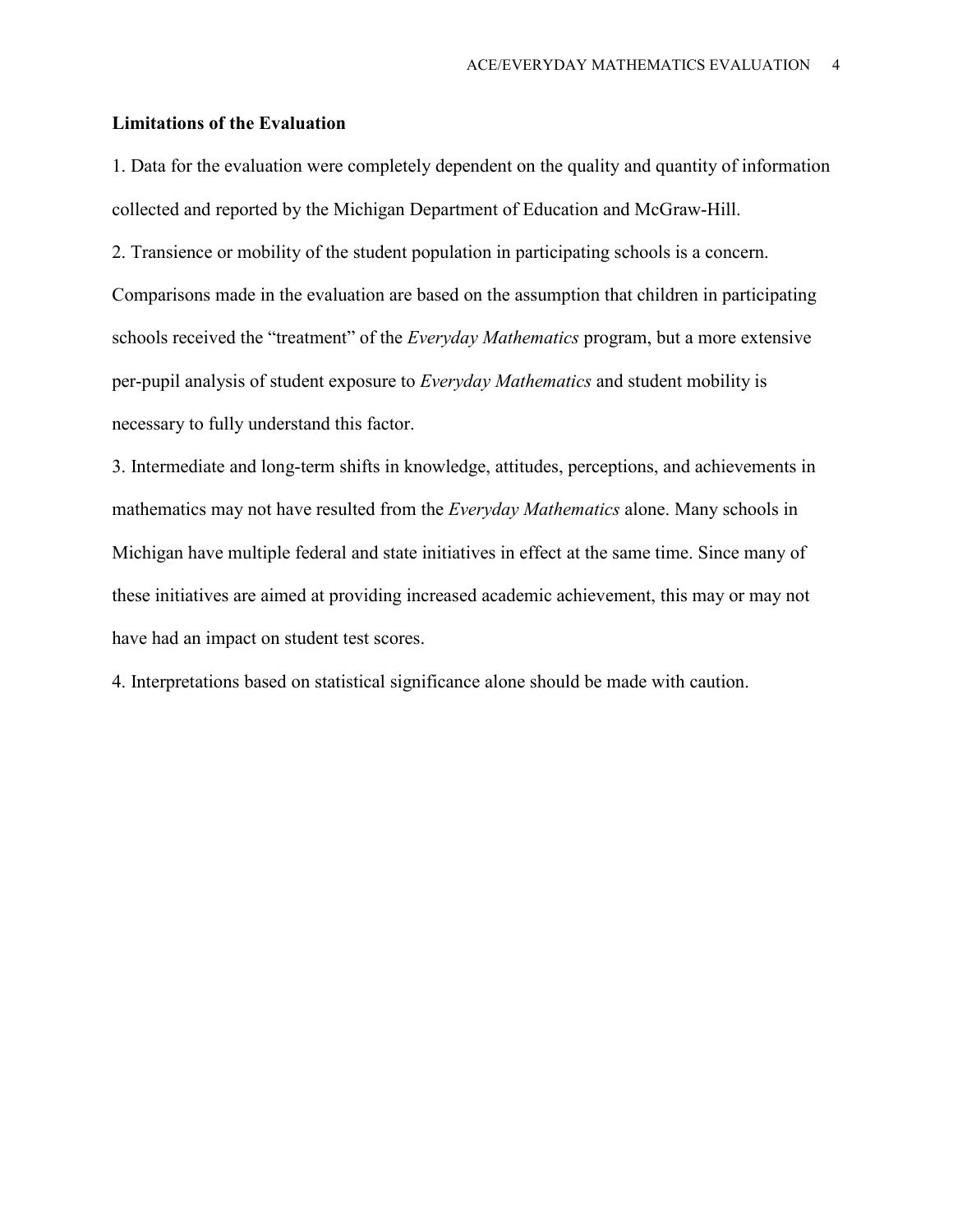### **Data and Method**

This evaluation sought to answer the single evaluation question: *To what extent is the utilization of McGraw-Hill's elementary mathematics curriculum associated with differences in year-end standardized test scores?* The state of Michigan had 540 operational local education agencies during the 2017-18 school years (hereafter referred to as school districts), and these districts diverge widely along a number of variables. In light of these differences between districts, it was deemed impractical to compare the 12 school districts which employ McGraw-Hill's curriculum to 528 which did not. Thus, a matching approach was employed to create a comparison group of districts similar to those with which McGraw-Hill partners.

### **Data Sources and Matching Process**

To address the evaluation question, two sets of publicly available data were obtained from the Michigan Department of Education's (MDE) website – one that included enrollment data for each school district, and one that included Michigan Student Test of Educational Proficiency (M-STEP) data. The M-STEP has been administered annually since Spring 2015 as a summative statewide assessment for English Language Arts, Math, Science, and Social Studies for grades three through five. According to the Michigan Department of Education (2019) website:

The M-STEP is a 21st Century online test given for the first time in the Spring of 2015. It is designed to gauge how well students are mastering state standards. These standards, developed for educators by educators, broadly outline what students should know and be able to do in order to be prepared to enter the workplace, career education training, and college. M-STEP results, when combined with classroom work, report cards, local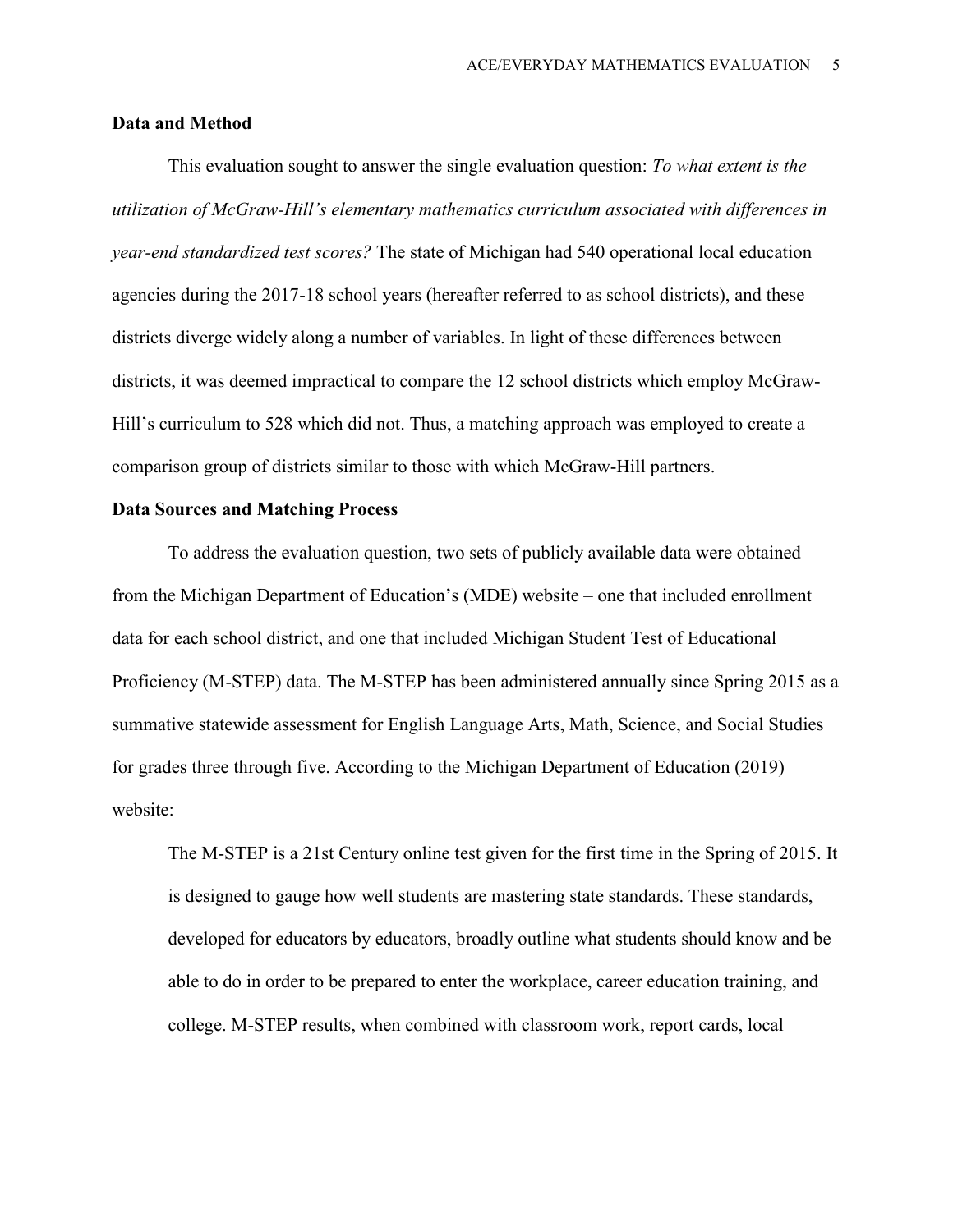district assessments and other tools, offer a comprehensive view of student progress and achievement. (n.p.)

All data analyses were conducted using Stata version 15. District-level demographic data were obtained, and districts were matched using two approaches. Matching approaches are used as part of an effort to control for the influence of other variables on the variables of interest. In the case of this evaluation, it was of interest to learn if standardized test scores were different in districts that used McGraw-Hill's curriculum and those that did not. Districts were matched on two such variables – percentage of students receiving special education services and percentage of economically disadvantaged students, both of which have been demonstrated to adversely impact test scores (Koretz, 2008). Two coarsened exact matching approaches were employed. Coarsened exact matching was appropriate for this task as it created a balance between the treatment and matched groups along relevant variables (Blackwell, Iacus, King, & Porro, 2009). The first approach involved creating a pool of matched districts. In all, 67 districts were matched with 11 of the 12 treatment districts, or districts using the McGraw-Hill curriculum. This approach uses weighting to account for variations between the districts. After the matching process was complete, two one-way analysis of variance (ANOVA) tests were conducted to compare the treatment districts with the pool of matched districts on the two variables of interest – percent of student population that were economically disadvantaged and percent of student population receiving special education services. The assumption of homogeneity of variance was violated for both tests. In other words, the two data distributions were statistically significantly different from one another.

To address these issues, a second coarsened exact matching approach was used which creates a one-to-one match for each treatment district instead of creating a pool of matched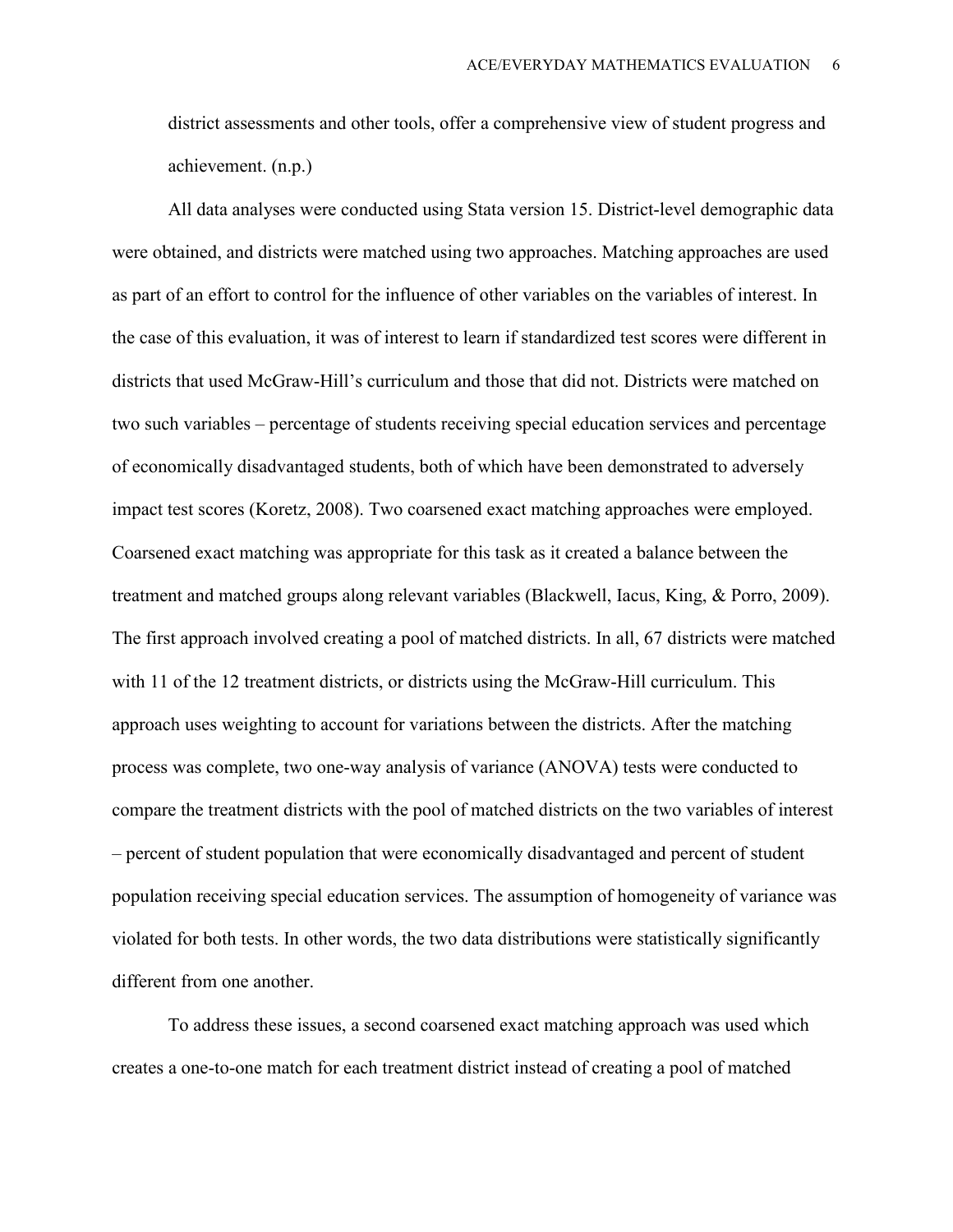districts. This approach also successfully matched 11 of the 12 districts. Two one-way ANOVAs were conducted to compare the two variables of interest. The tests found the groups to be statistically similar. This time when the same assumptions were checked, no violations were found. District enrollment was a third variable that was initially included in both matching approaches; however, fewer than half of the treatment districts were matched when it was included. Enrollment was accounted for later in the analysis by simulating individual-level data. Each of the treatment districts has employed the McGraw-Hill curriculum for a minimum of four years, and most for greater than five years. As such, length of utilization was not considered in these analyses. Taylor School District was the lone district that was not matched in the process. See Table 1 for a description of this district. Table 2 provides a list of districts in each group and Table 3 compares the treatment and matched districts along the two matched variables.

## Table 1 *Demographics for Taylor School District* \_\_\_\_\_\_\_\_\_\_\_\_\_\_\_\_\_\_\_\_\_\_\_\_\_\_\_\_\_\_\_\_\_\_\_\_\_\_\_\_\_\_\_\_\_\_\_\_\_\_\_\_\_\_\_\_\_\_\_\_\_\_\_\_\_\_\_\_\_\_\_\_\_\_\_\_\_

| <b>Total Enrollment</b>  | 6320  |
|--------------------------|-------|
| Non-White                | 46.6% |
| <b>Special Education</b> | 20.6% |
| Economic Disadvantage    | 78.8% |

*Note: The Non-White, Special Education, and Economic Disadvantage variables reflect the proportion of the student population for which these labels apply.*

*\_\_\_\_\_\_\_\_\_\_\_\_\_\_\_\_\_\_\_\_\_\_\_\_\_\_\_\_\_\_\_\_\_\_\_\_\_\_\_\_\_\_\_\_\_\_\_\_\_\_\_\_\_\_\_\_\_\_\_\_\_\_\_\_\_\_\_\_\_\_\_\_*

## Table 2 *List of Treatment and Matched Districts*

Treatment Berkley School District, Davison Community Schools, Flat Rock Community Schools, Livonia Public Schools School District, Madison District Public Schools, Novi Community School District, Plymouth-Canton Community Schools, Pontiac City School District, Rochester Community School District, Southfield Public School District, Walled Lake Consolidated Schools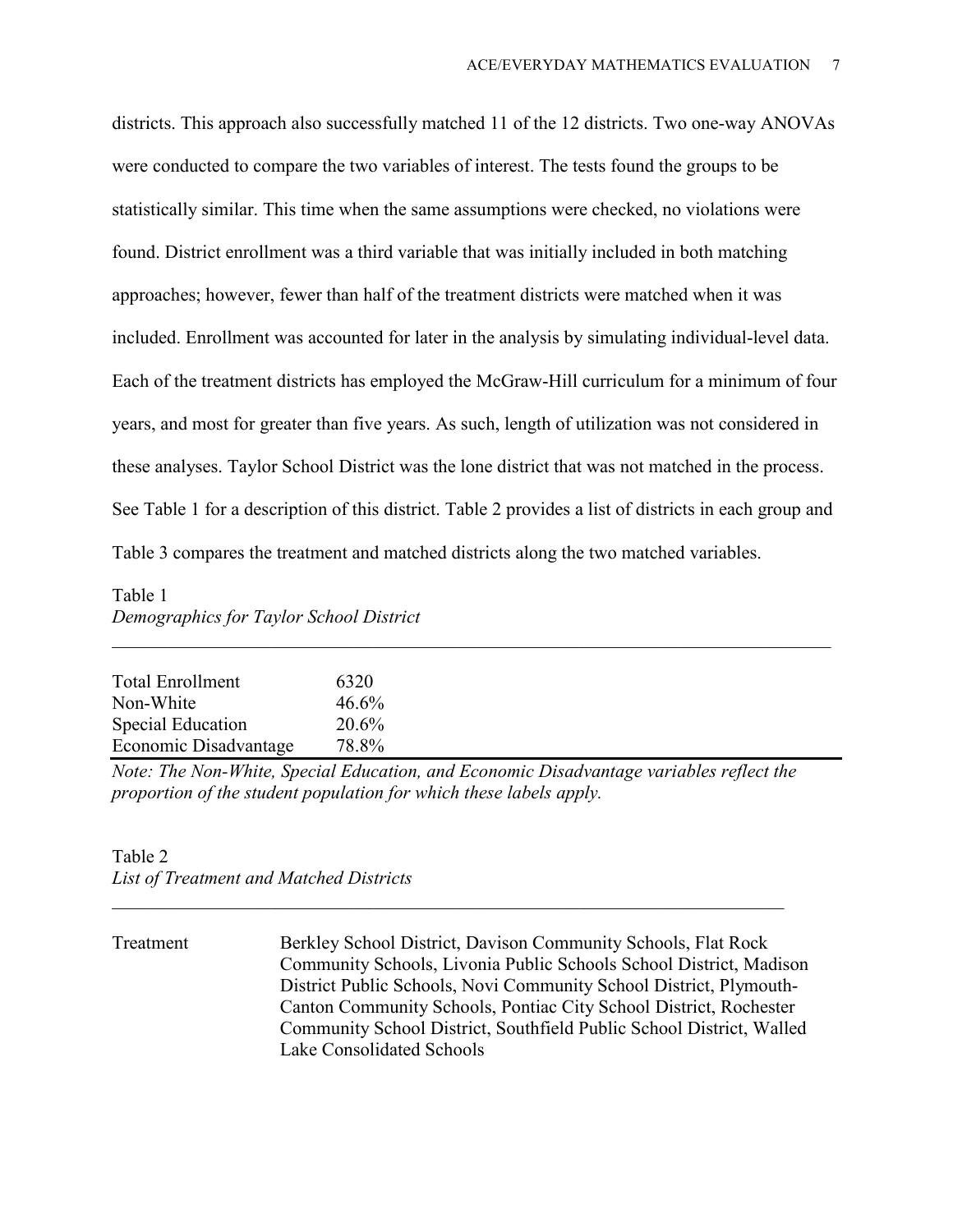# Matched Britton Deerfield Schools, Brown City Community Schools, Centreville Public Schools, Chelsea School District, East Grand Rapids Public Schools, Grosse Ile Township Schools, Hamilton Community Schools, Hart Public School District, Manchester Community Schools, Marquette Area Public Schools, Van Dyke Public Schools

## Table 3 *Comparison of Treatment and Matched Districts*

|                       | Treatment | Matched |  |
|-----------------------|-----------|---------|--|
| Economic Disadvantage | 41.87%    | 38.71%  |  |
| Special Education     | 12.8%     | 12.1%   |  |

For both variables of interest, the matching process created a comparison group that had fewer economically disadvantaged students and students receiving special education services than the treatment group. Though these differences are not statistically significant, they possibly minimally underestimate the impact of the McGraw-Hill curriculum in the analyses presented on the following pages.

## **Third-grade curriculum**

According to McGraw-Hill's *Everyday Mathematics* website (2019), the third-grade

curriculum focuses on procedures, concepts, and applications in four critical areas:

- Understanding of multiplication and division and strategies within 100.
- Understanding of fractions, especially unit fractions.
- Understanding of the structure of rectangular arrays and of area.
- Describing and analyzing two-dimensional shapes.

Third-grade student performance on the M-STEP was analyzed two different ways. First, the number of students earning proficient scores on the M-STEP in treatment districts was compared to the number of students earning proficient scores in matched districts. All third-grade students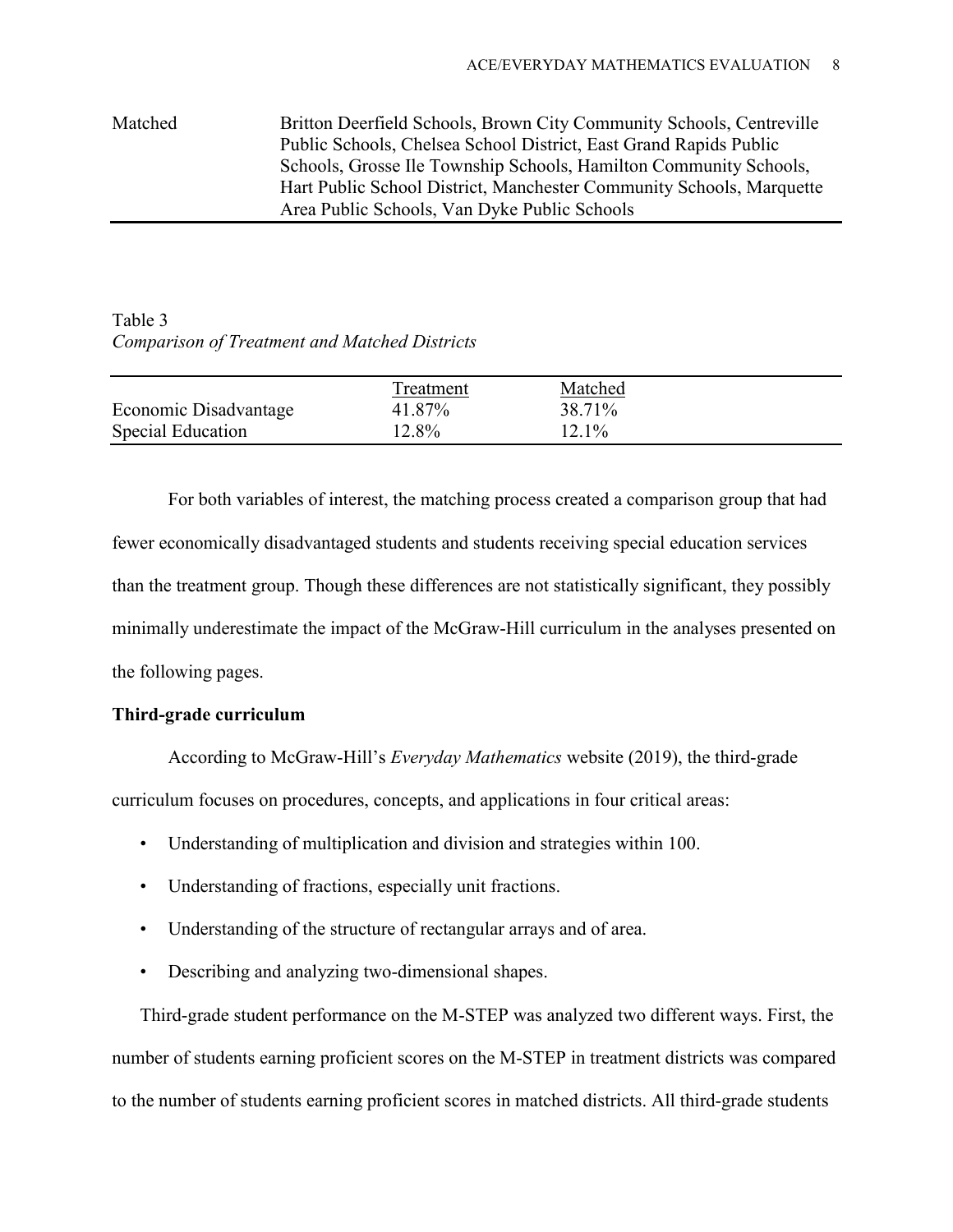in the treatment and matched districts were compared by conducting a one-way ANOVA. Oneway ANOVAs were also conducted for each of five sub-groups of third-grade students: (1) students receiving special education services; (2) economically disadvantaged; (3) non-White students; (4) male students; and (5) female students. See Figure 1 for a graph comparing each of the six total groups that were analyzed for third-grade students.

First, all third-grade students across the two groups were compared in terms of whether they earned proficient scores on the M-STEP. No statistically significant differences were found between the scores of students from the treatment districts ( $M = 58.2\%$ , SD = .49) and the matched districts ( $M = 57.2\%$ , SD = .50). Two of the subgroup analyses yielded significant findings. Because districts in the treatment and matched groups were already matched on the proportion of economically disadvantaged students and students receiving special education services, two of the subgroup analyses sought to learn if economically disadvantaged and special education students perform differently on the M-STEP in districts that are similar as a whole in terms of these two subgroup populations. However, no statistically significant differences existed for students receiving special education services. It should be noted that students in the treatment group ( $M = 33.7\%$ ,  $SD = .47$ ) performed statistically worse on the M-STEP than did students in the matched group ( $M = 38.9\%$ , SD = .49). In contrast, non-White students utilizing the McGraw-Hill curriculum ( $M = 50.8\%$ , SD = .50) performed substantially better on the M-STEP than students in the matched group ( $M = 33.5\%$ , SD = .47). No statistically significant gender differences existed between groups. See Table 4 for means, standard deviations, *p*-values, and effect sizes where applicable for each of the analyses.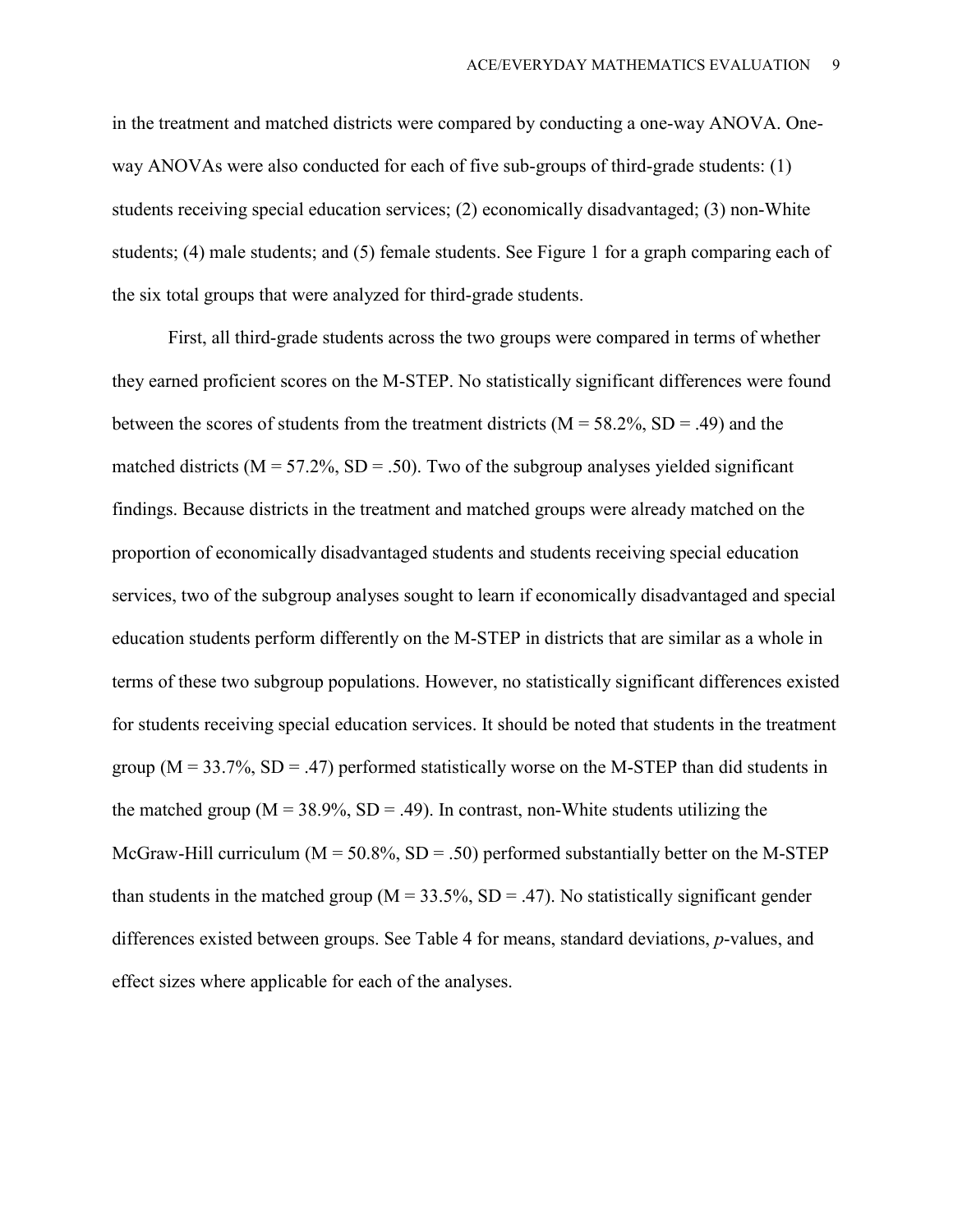#### 3rd Grade M-STEP Performance



McGraw-Hill Districts Matched Districts

Source: Michigan Department of Education

*Figure 1 – Third-Grade M-STEP Proficiency*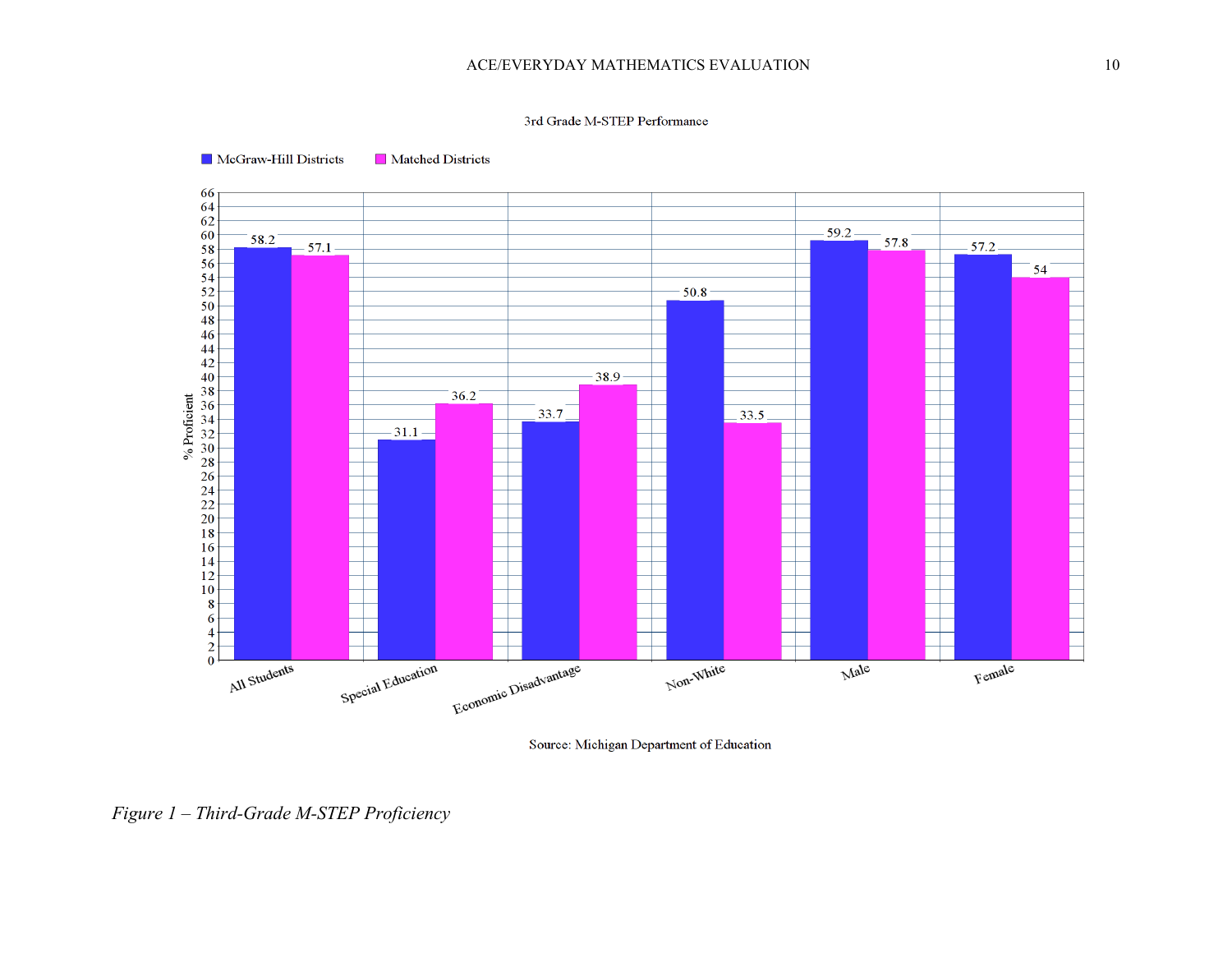|                          | M      | <b>SD</b> | $p$ -value | $\overline{d}$ |
|--------------------------|--------|-----------|------------|----------------|
| All Students             |        |           |            |                |
| Treatment                | 58.20% | .493      | 0.47       | n/a            |
| Matched                  | 57.15% | .495      |            |                |
| <b>Special Education</b> |        |           |            |                |
| Treatment                | 31.13% | .463      | 0.25       | n/a            |
| Matched                  | 36.17% | .483      |            |                |
| Economic Disadvantage    |        |           |            |                |
| Treatment                | 33.72% | .473      | $0.03*$    | 0.11           |
| Matched                  | 38.92% | .488      |            |                |
| Non-White                |        |           |            |                |
| Treatment                | 50.77% | .500      | $0.00**$   | 0.36           |
| Matched                  | 33.54% | .473      |            |                |
| Male                     |        |           |            |                |
| Treatment                | 59.22% | .491      | 0.43       | n/a            |
| Matched                  | 57.66% | .494      |            |                |
| Female                   |        |           |            |                |
| Treatment                | 57.21% | .494      | 0.13       | n/a            |
| Matched                  | 54.02% | .499      |            |                |

Table 4. *Means, Standard Deviations, and p-values for 3rd Grade M-STEP Proficiency*

*Note: \*\* p < .01; \* p < .05; Alpha significance level set a priori at .05.*

All third-grade students were also compared in terms of their mean M-STEP scale scores, as were the same five subgroups. Five of the six analyses yielded significant findings; however, only two of the analyses produced findings that were practically significant. Students who received special education services in matched districts ( $M = 1286.92$ ,  $SD = 17.77$ ) scored significantly higher than students in treatment districts (M = 1283.23, SD = 7.24). A Cohen's *d* of 0.22 was calculated indicating a medium effect size. Non-White students also in treatment districts ( $M = 1300.86$ ,  $SD = 14.72$ ) outperformed peers in matched districts ( $M = 1292.79$ ,  $SD =$ 12.41) in terms of their scaled scores on the M-STEP. A Cohen's d of 0.59 represents a large treatment effect for the McGraw-Hill curriculum with third-grade non-White students. See Table 5 for means, standard deviations, *p-*values, and effect sizes where applicable.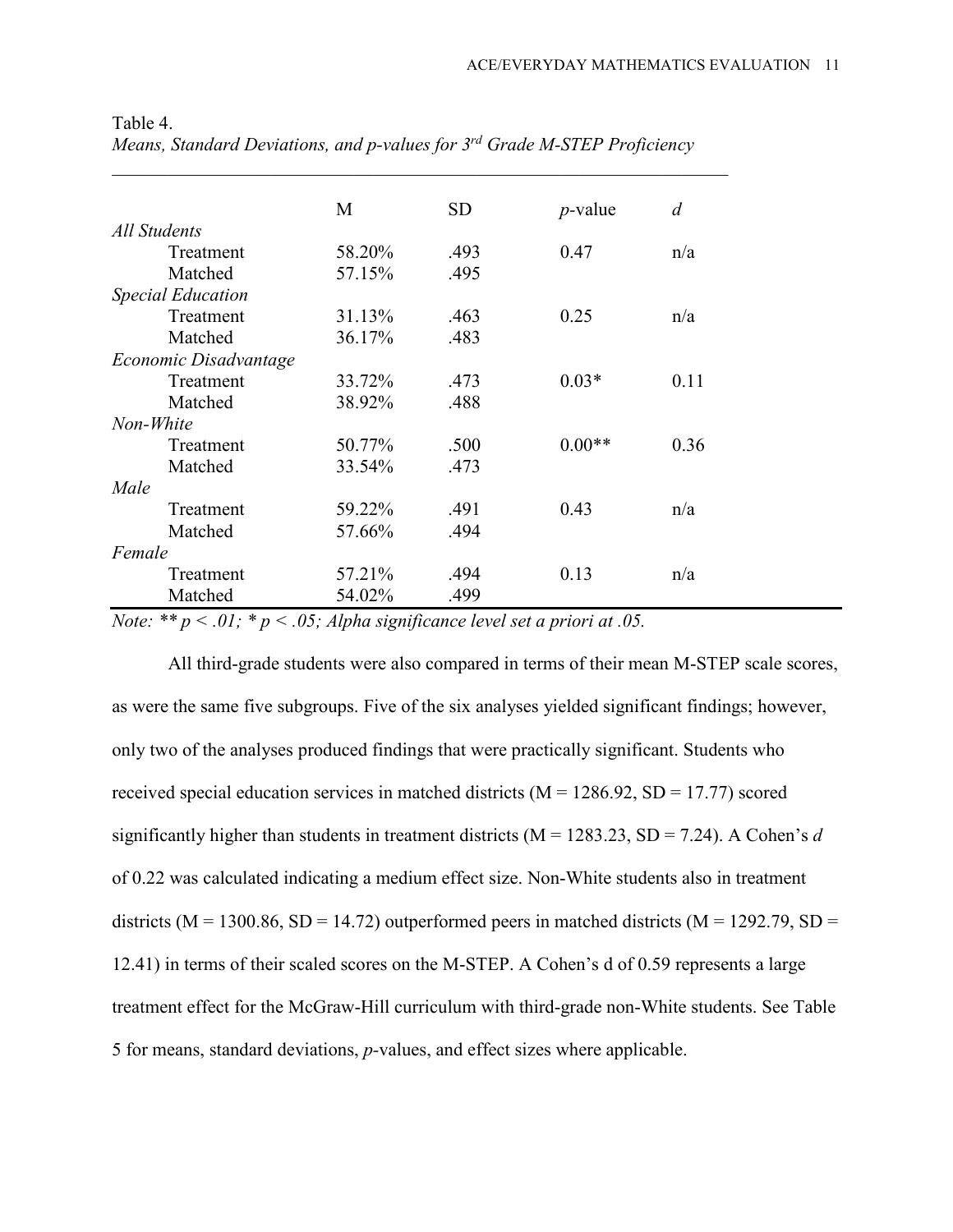|                          | M       | <b>SD</b> | $p$ -value | d    |
|--------------------------|---------|-----------|------------|------|
| All Students             |         |           |            |      |
| Treatment                | 1304.22 | 10.72     | $0.03*$    | 0.06 |
| Matched                  | 1303.51 | 12.64     |            |      |
| <b>Special Education</b> |         |           |            |      |
| Treatment                | 1283.92 | 7.24      | $0.00**$   | 0.22 |
| Matched                  | 1286.23 | 17.77     |            |      |
| Economic Disadvantage    |         |           |            |      |
| Treatment                | 1288.20 | 7.87      | $0.00**$   | 0.15 |
| Matched                  | 1289.46 | 7.97      |            |      |
| Non-White                |         |           |            |      |
| Treatment                | 1300.86 | 14.72     | $0.00**$   | 0.59 |
| Matched                  | 1292.79 | 12.41     |            |      |
| Male                     |         |           |            |      |
| Treatment                | 1305.12 | 11.15     | 0.75       | n/a  |
| Matched                  | 1304.98 | 12.50     |            |      |
| Female                   |         |           |            |      |
| Treatment                | 1303.27 | 10.38     | $0.00**$   | 0.14 |
| Matched                  | 1301.59 | 13.17     |            |      |

Table 5. *Means, Standard Deviations, and p-values for 3rd Grade M-STEP Scaled Scores*

*Note: \*\* p < .01; \* p < .05; Alpha significance level set a priori at .05.*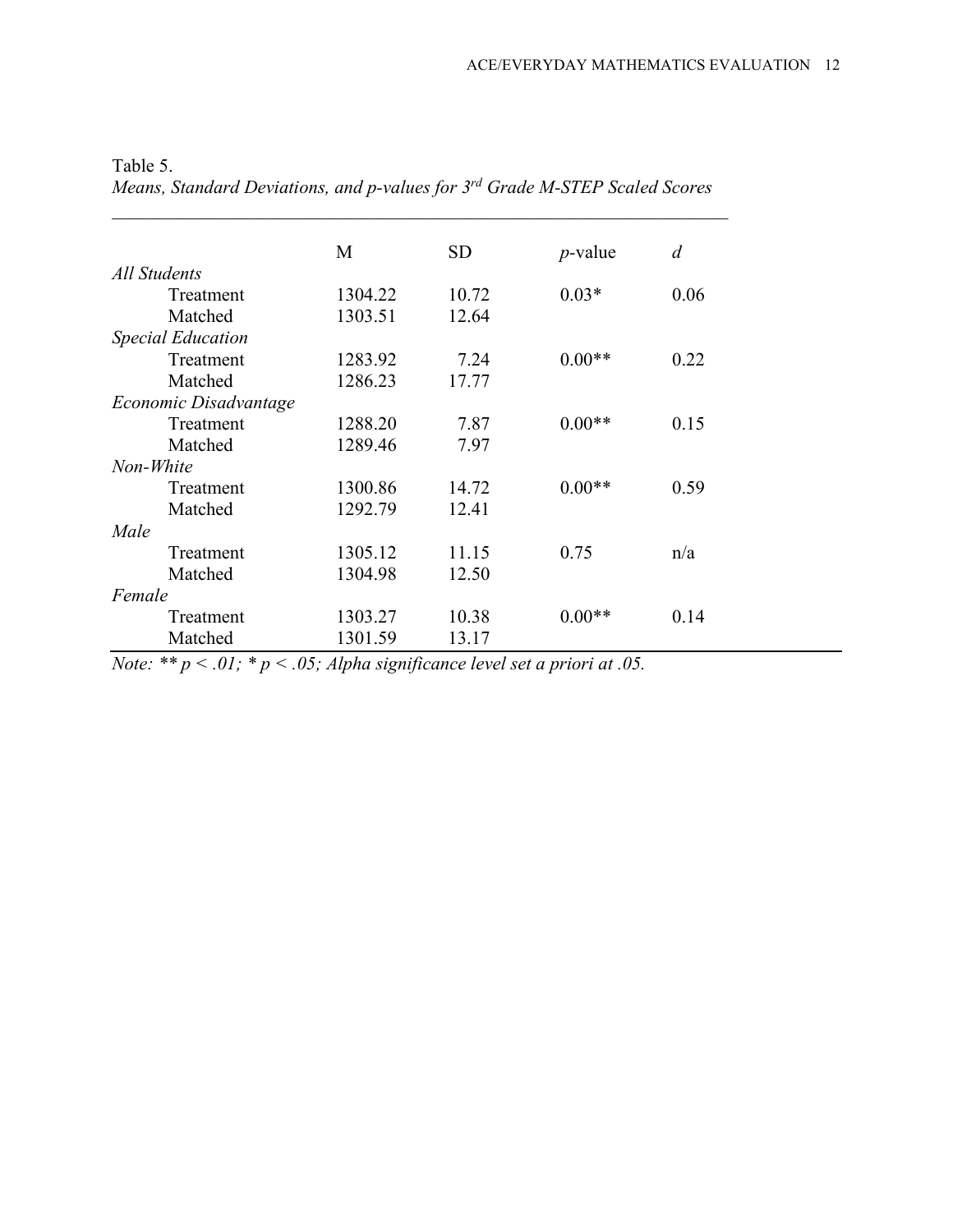### **Fourth-grade curriculum**

According to McGraw-Hill's *Everyday Mathematics* website (2019), the fourth-grade curriculum focuses on procedures, concepts, and applications in three critical areas:

- Understanding and fluency with multi-digit multiplication and understanding of dividing to find quotients with multi-digit dividends.
- Understanding of fraction equivalence, addition and subtraction of fractions with like denominators, and multiplication of fractions by whole numbers.
- Understanding that geometric figures can be analyzed and classified based on their properties.

The same analyses were conducted for fourth-grade students comparing students in the treatment district group and matched district group. One-way ANOVAs were conducted for each of the analyses to explore whether differences existed between the two groups. Students who used the McGraw-Hill curriculum ( $M = 60.85\%$ , SD = .488) outperformed their peers in the matched group ( $M = 54.89$ ,  $SD = .498$ ) in terms of scoring proficient on the M-STEP. All but one of the five subgroup analyses yielded significant findings. See Figure 2 for a graph comparing each of the six groups that were analyzed for fourth-grade students. No differences existed between treatment and matched groups for students who received special education services. For each of the other four subgroups, students utilizing the McGraw-Hill curriculum outperformed their peers in the matched group. Both male and female students separately had higher proficiency rates on the M-STEP than students in the matched districts, as did economically disadvantaged students. The difference was most substantial for non-White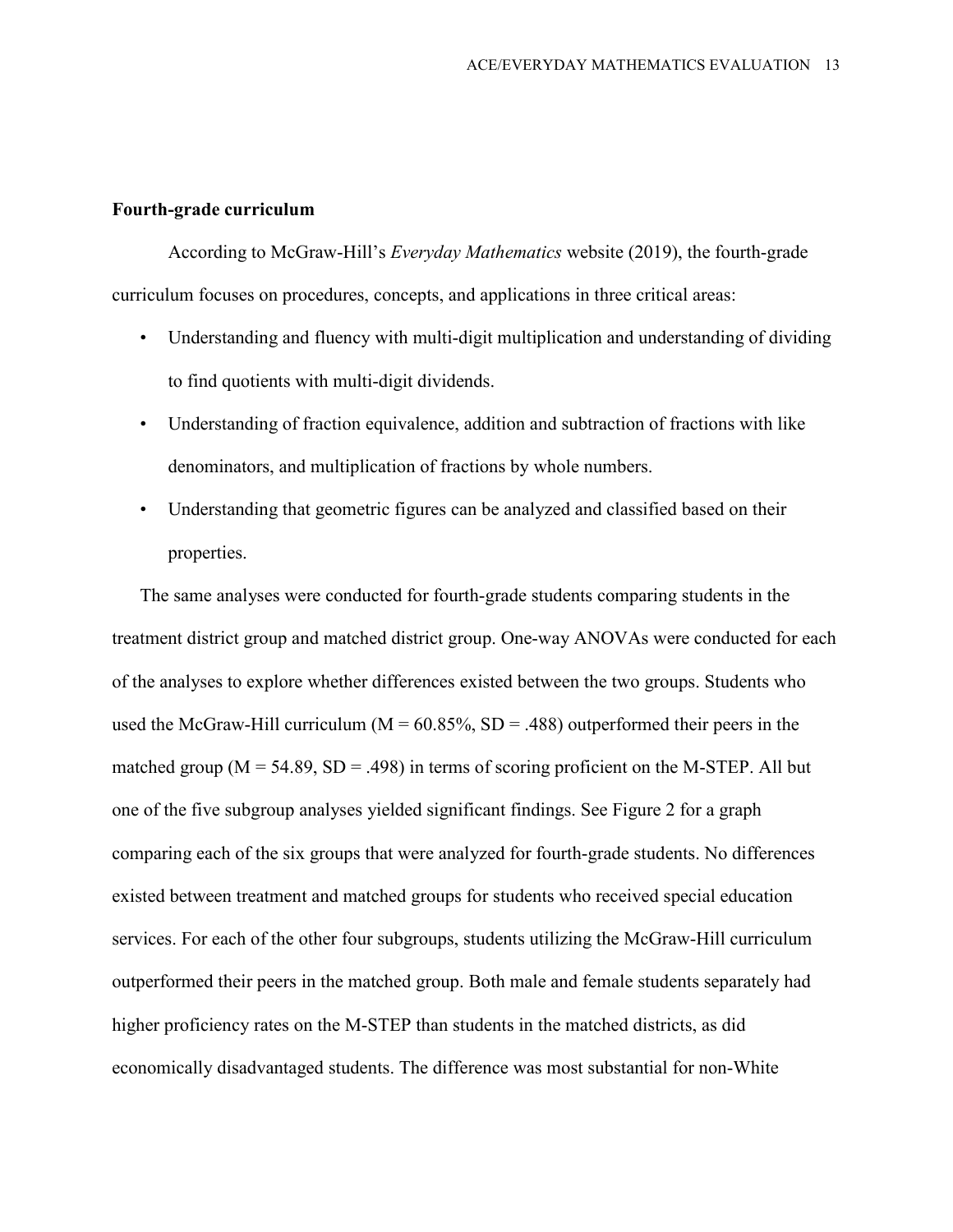students; those in the treatment group ( $M = 49.5\%$ , SD = .500) scored proficient on the test more often than their matched group peers ( $M = 31.0\%$ ,  $SD = .463$ ), and this yielded a medium effect size  $(d = 0.38)$ . Effect sizes are a standardized measure of practical significance, expressed in terms of standard deviations, or average distance from the mean. Whereas fewer than one-third of fourth-grade matched district non-White students earned a proficient score on the M-STEP, almost half of similar students did in the treatment group. See Table 6 for means, standard deviations, *p*-values, and effect sizes where applicable.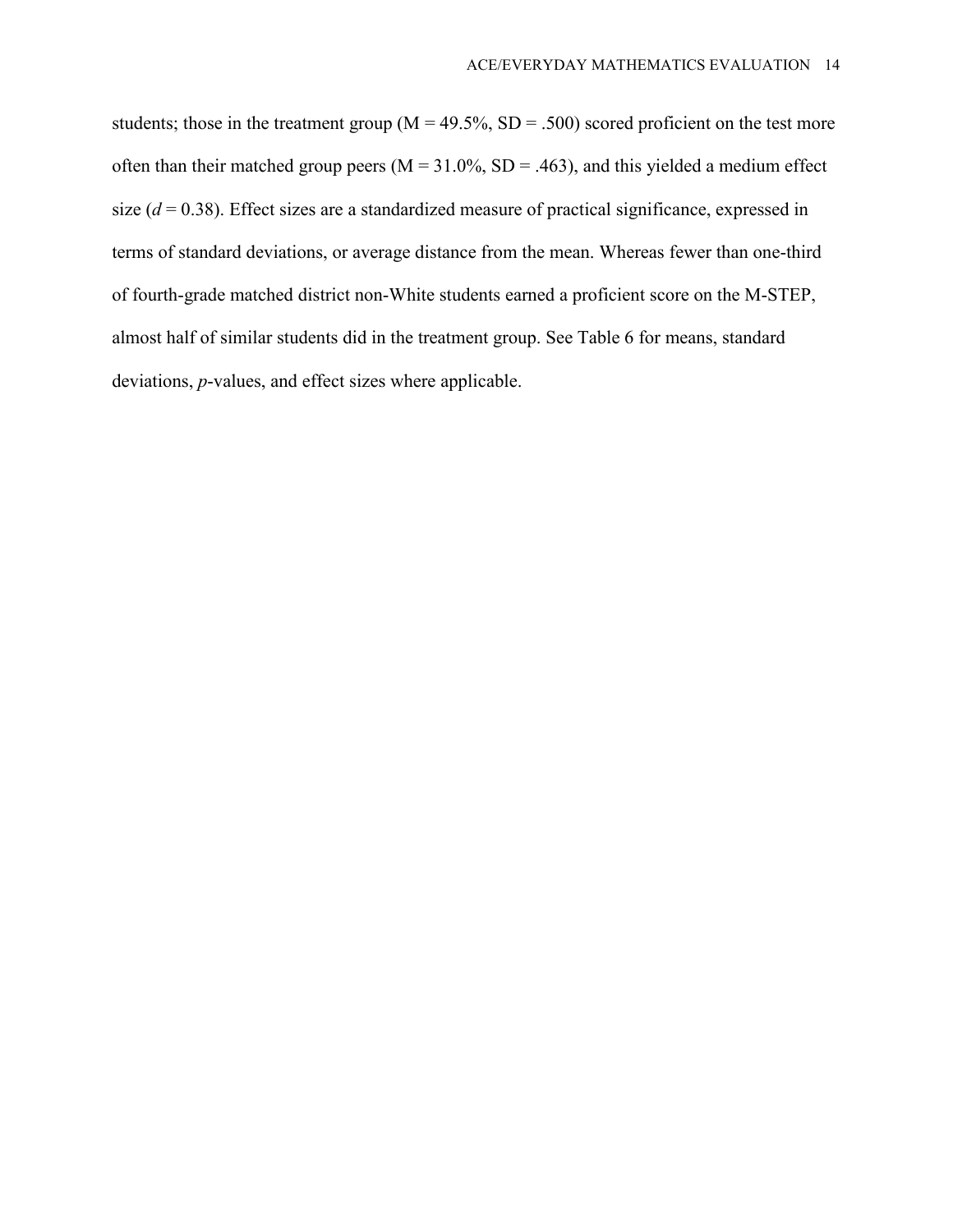#### 4th Grade M-STEP Performance



McGraw-Hill Districts Matched Districts

Source: Michigan Department of Education

*Figure 2 – Fourth-Grade M-STEP Proficiency*

 $\bar{\lambda}$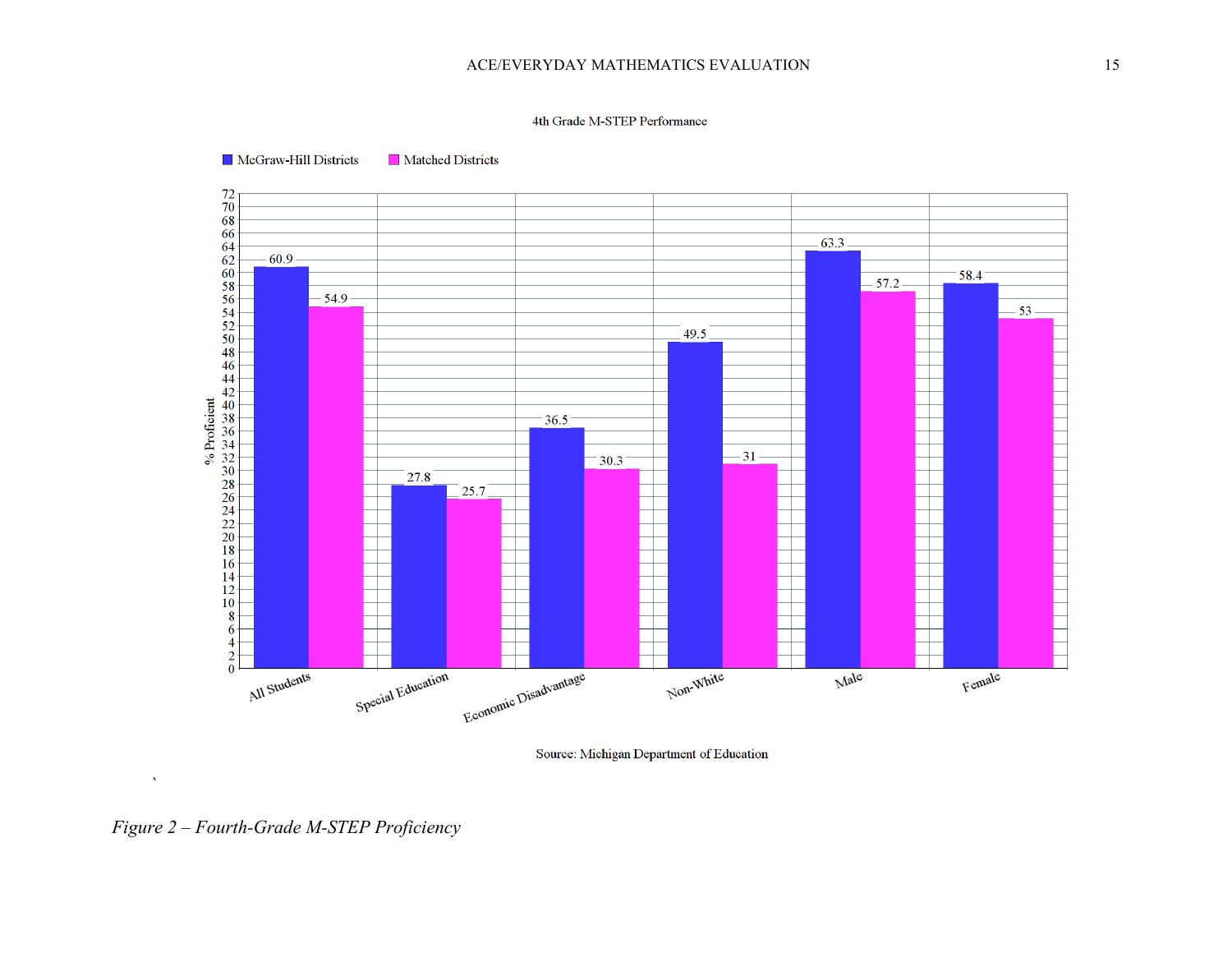|                          | M      | <b>SD</b> | $p$ -value | $\overline{d}$ |
|--------------------------|--------|-----------|------------|----------------|
| All Students             |        |           |            |                |
| Treatment                | 60.85% | .488      | $0.00**$   | 0.12           |
| Matched                  | 54.89% | .498      |            |                |
| <b>Special Education</b> |        |           |            |                |
| Treatment                | 27.84% | .449      | 0.61       | n/a            |
| Matched                  | 25.71% | .439      |            |                |
| Economic Disadvantage    |        |           |            |                |
| Treatment                | 36.47% | .481      | $0.01**$   | 0.13           |
| Matched                  | 30.34% | .460      |            |                |
| Non-White                |        |           |            |                |
| Treatment                | 49.50% | .500      | $0.00**$   | 0.38           |
| Matched                  | 31.01% | .463      |            |                |
| Male                     |        |           |            |                |
| Treatment                | 63.26% | .482      | $0.00**$   | 0.12           |
| Matched                  | 57.18% | .495      |            |                |
| Female                   |        |           |            |                |
| Treatment                | 58.44% | .492      | $0.01*$    | 0.11           |
| Matched                  | 53.05% | .499      |            |                |

Table 6. *Means, Standard Deviations, and p-values for 4th Grade M-STEP Proficiency*

*Note: \*\* p < .01; \* p < .05; Alpha significance level set a priori at .05.*

Fourth-grade student data were also analyzed in terms of mean scale scores on the M-STEP. Data were analyzed for all fourth-grade students in the treatment and matched districts, as well as for each of the five sub-groups of interest. Among all fourth-grade students, those enrolled in districts that used the McGraw-Hill curriculum ( $M = 1404.13$ , SD = 10.59) scored higher on average on the M-STEP than did their peers in matched districts ( $M = 1401.44$ , SD = 10.62). Four of the five subgroup analyses also yielded positive findings for treatment districts. Although no statistically significant differences were found for students receiving special education services, medium to large effect sizes were found for the McGraw-Hill curriculum groups among fourth-grade students who were economically disadvantaged (*d =* 0.21), males (*d*  $= 0.23$ ), and females (d = 0.32). The largest impact was found for students who were not White; they outscored their matched district peers by nine points on the M-STEP, yielding a large effect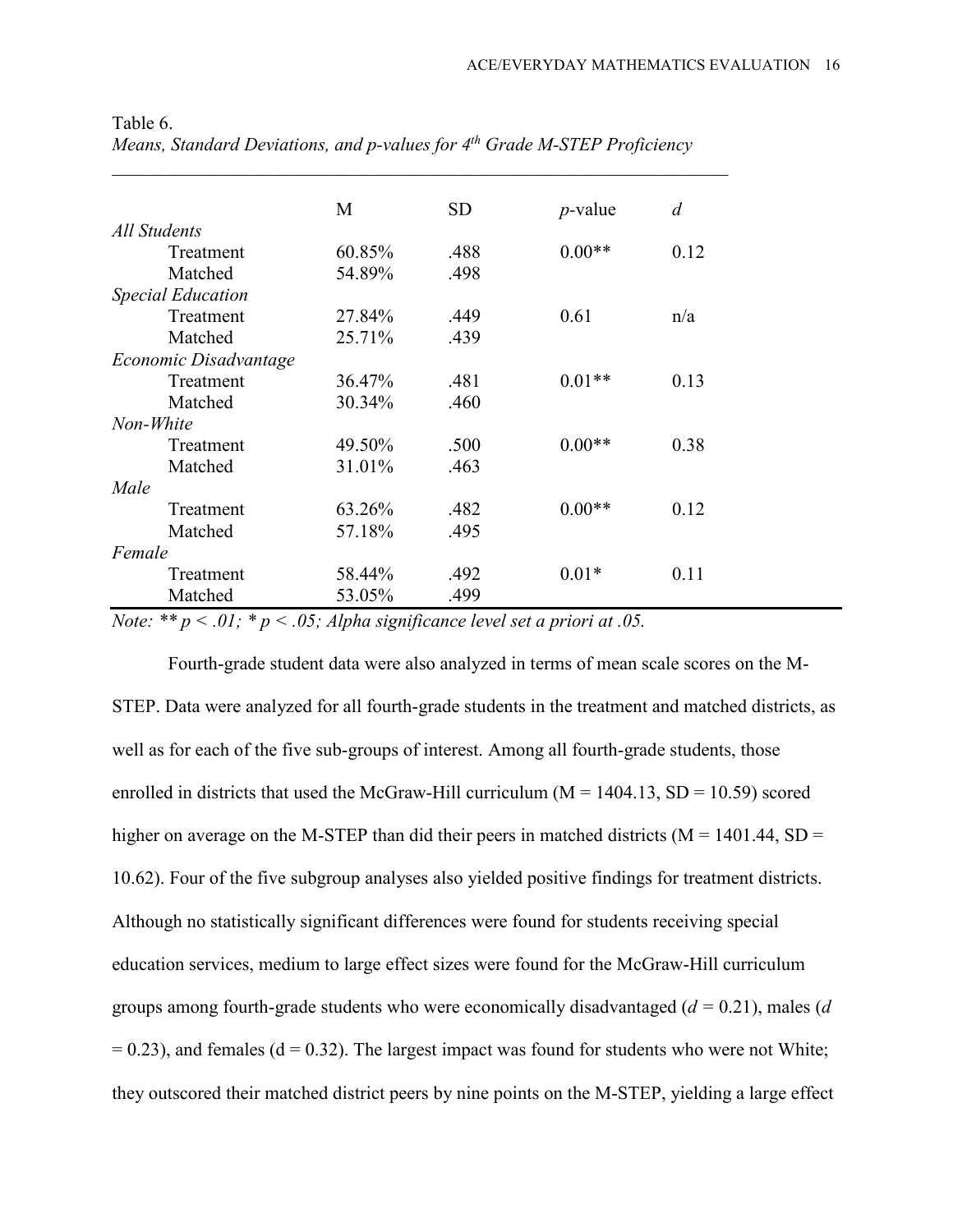size (*d* = 0.52). See Table 7 for means, standard deviations, *p*-values, and effect sizes where

applicable for scaled scores.

Table 7.

| Means, Standard Deviations, and p-values for 4 <sup>th</sup> Grade M-STEP Scaled Scores |  |  |  |
|-----------------------------------------------------------------------------------------|--|--|--|
|-----------------------------------------------------------------------------------------|--|--|--|

 $\_$  , and the set of the set of the set of the set of the set of the set of the set of the set of the set of the set of the set of the set of the set of the set of the set of the set of the set of the set of the set of th

|                          | М       | <b>SD</b> | $p$ -value | $\overline{d}$ |
|--------------------------|---------|-----------|------------|----------------|
| All Students             |         |           |            |                |
| Treatment                | 1404.13 | 10.59     | $0.00**$   | 0.25           |
| Matched                  | 1401.44 | 10.62     |            |                |
| <b>Special Education</b> |         |           |            |                |
| Treatment                | 1381.84 | 8.29      | 0.23       | n/a            |
| Matched                  | 1380.82 | 10.48     |            |                |
| Economic Disadvantage    |         |           |            |                |
| Treatment                | 1389.32 | 8.93      | $0.00**$   | 0.21           |
| Matched                  | 1387.73 | 6.04      |            |                |
| Non-White                |         |           |            |                |
| Treatment                | 1399.33 | 15.10     | $0.00**$   | 0.52           |
| Matched                  | 1392.30 | 11.59     |            |                |
| Male                     |         |           |            |                |
| Treatment                | 1405.35 | 11.37     | $0.00**$   | 0.23           |
| Matched                  | 1402.70 | 11.85     |            |                |
| Female                   |         |           |            |                |
| Treatment                | 1402.94 | 9.93      | $0.00**$   | 0.31           |
| Matched                  | 1399.83 | 10.05     |            |                |

*Note: \*\* p < .01; \* p < .05; Alpha significance level set a priori at .05.*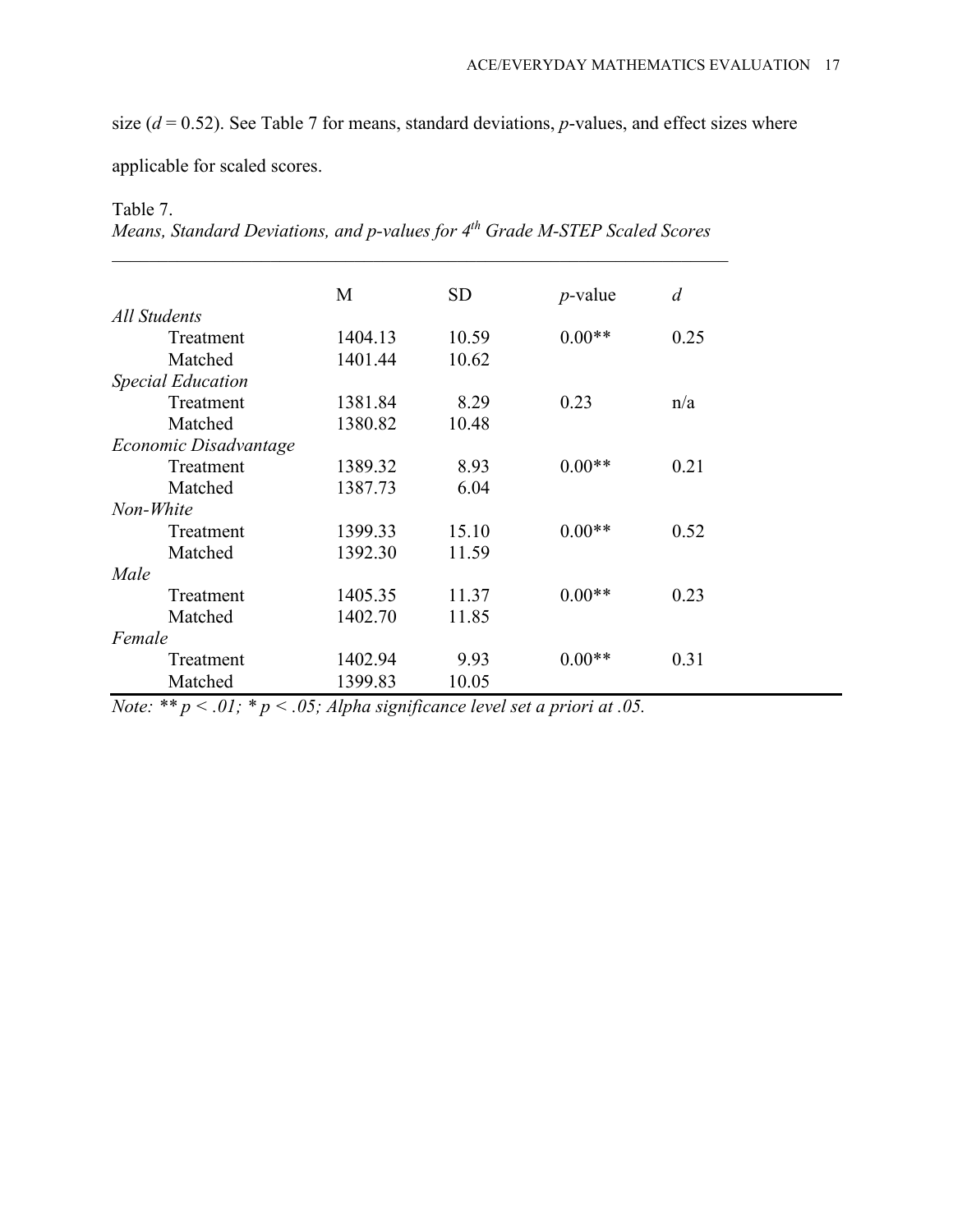### **Fifth-grade curriculum**

According to McGraw-Hill's *Everyday Mathematics* website (2019), the fifth-grade curriculum focuses on procedures, concepts, and applications in three critical areas:

- Developing addition/subtraction fluency with fractions and understanding of multiplication/division of fractions in limited cases.
- Developing fluency with decimal operations, extending division to 2-digit divisors, integrating decimals into the place-value system, and understanding operations with decimals to hundredths.
- Developing an understanding of volume.

Data were analyzed for fifth-grade students in the same manner as third- and fourth-grade students. One-way ANOVA tests were conducted to explore differences between M-STEP results for students in treatment districts that use the McGraw-Hill curriculum and matched districts that do not. Data were first analyzed in terms of whether students earned a proficient score on the standardized math test. Fifth-grade students in the treatment group ( $M = 55.14\%$ ,  $SD = .497$ ) earned proficient scores on the M-STEP more often than did students in the matched comparison group ( $M = 48.76\%$ ,  $SD = .500$ ). Four of the five sub-groups of interest also yielded statistically significant findings for the treatment districts. See Figure 3 for a graph comparing each of the six groups that were analyzed for fifth-grade students. For students receiving special education services, no statistically significant differences were found between the treatment and matched districts. However, significant differences were found for economically disadvantaged students, non-White students, males, and females. In each of these cases, students in the treatment districts outperformed their counterparts in the matched districts. Two of the analyses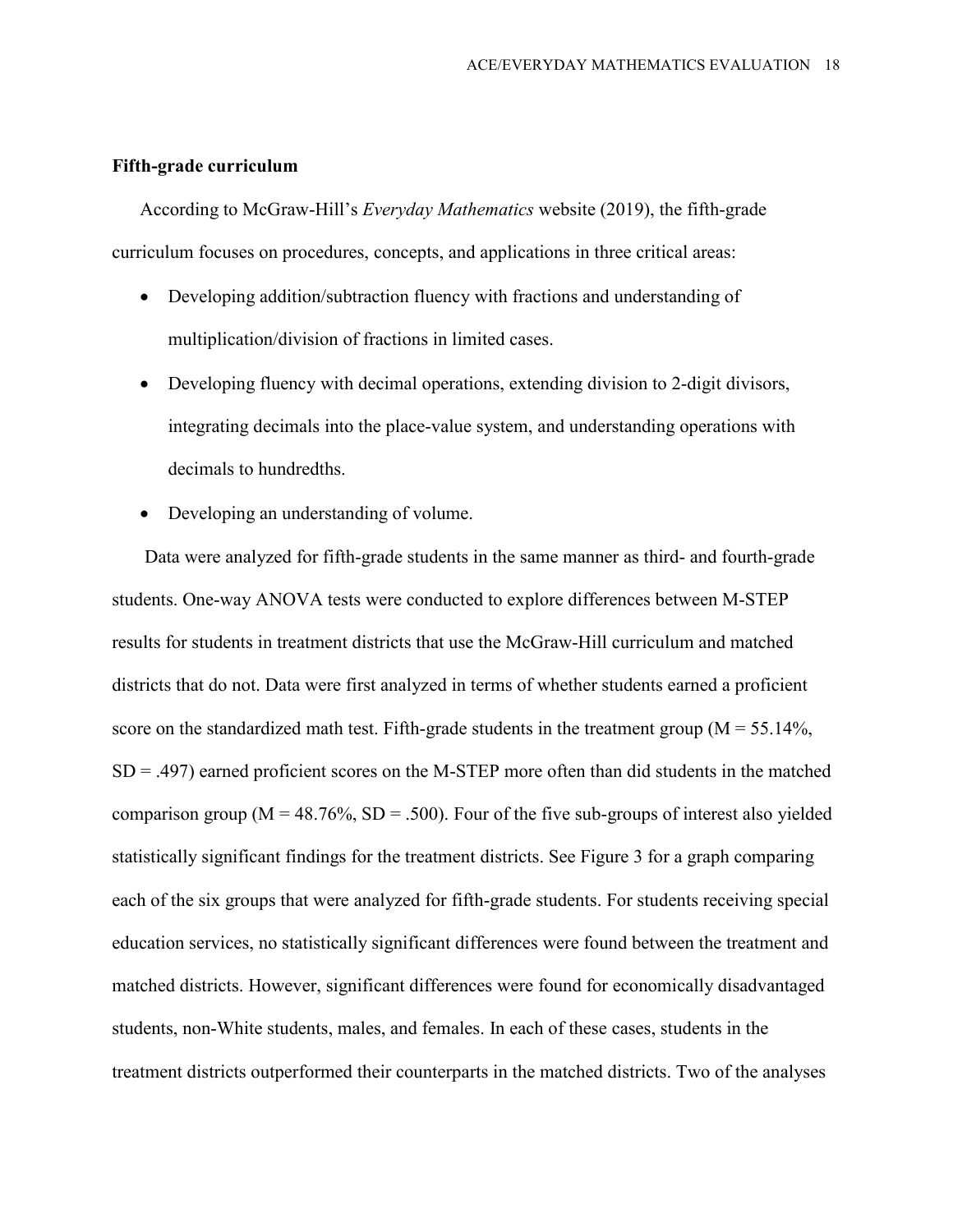yielded medium effect sizes for the treatment groups. The largest effect size  $(d = .41)$  was for non-White students in treatment districts ( $M = 43.10\%$ , SD = .495), who earned proficient M-STEP scores at almost twice the rate of non-White students in matched comparison districts (M = 24.22%, SD = .429). See Table 8 for means, standard deviations, *p*-values, and effect sizes where applicable.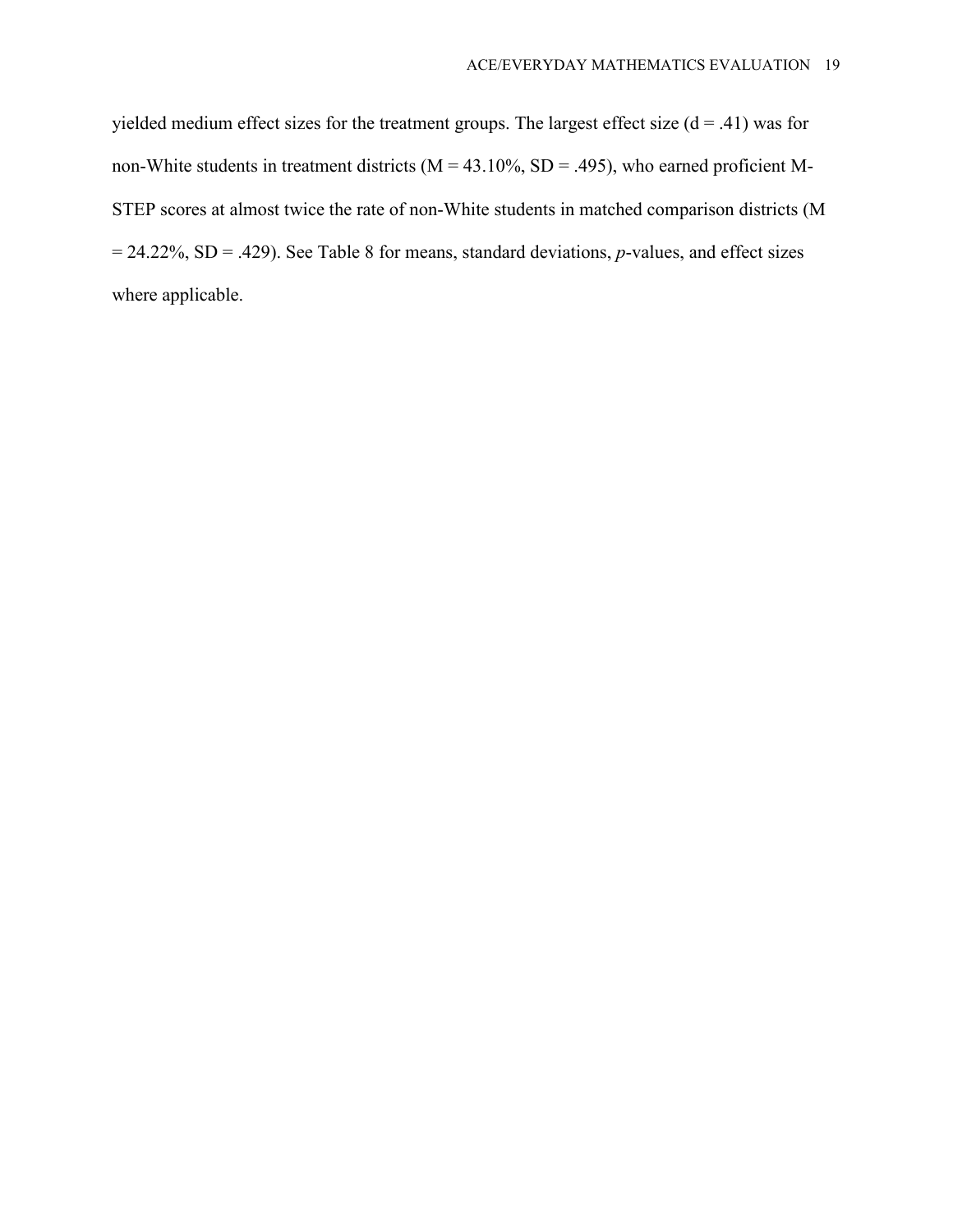#### 5th Grade M-STEP Performance



McGraw-Hill Districts Matched Districts

Source: Michigan Department of Education

*Figure 3 – Fifth-Grade M-STEP Proficiency*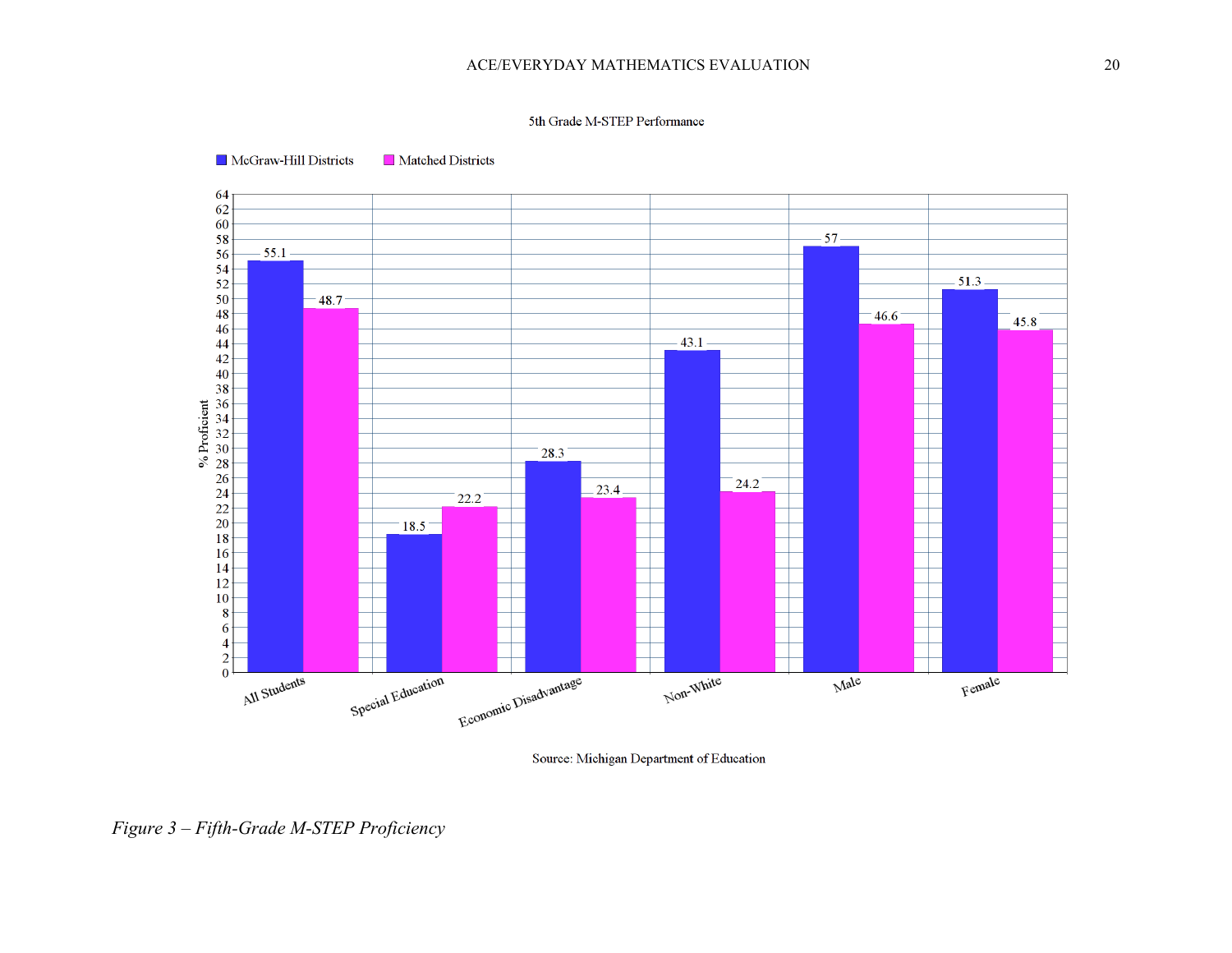|                          | M      | <b>SD</b> | $p$ -value | d    |
|--------------------------|--------|-----------|------------|------|
| All Students             |        |           |            |      |
| Treatment                | 55.14% | .497      | $0.00**$   | 0.13 |
| Matched                  | 48.67% | .500      |            |      |
| <b>Special Education</b> |        |           |            |      |
| Treatment                | 18.53% | .389      | 0.30       | n/a  |
| Matched                  | 22.30% | .418      |            |      |
| Economic Disadvantage    |        |           |            |      |
| Treatment                | 28.27% | .450      | $0.02*$    | 0.12 |
| Matched                  | 23.38% | .424      |            |      |
| Non-White                |        |           |            |      |
| Treatment                | 43.11% | .495      | $0.00**$   | 0.41 |
| Matched                  | 24.23% | .429      |            |      |
| Male                     |        |           |            |      |
| Treatment                | 56.97% | .495      | $0.00**$   | 0.21 |
| Matched                  | 46.61% | .499      |            |      |
| Female                   |        |           |            |      |
| Treatment                | 51.29% | .499      | $0.01**$   | 0.11 |
| Matched                  | 45.77% | .499      |            |      |

Table 8. *Means, Standard Deviations, and p-values for 5th Grade M-STEP Proficiency*

*Note: \*\* p < .01; \* p < .05; Alpha significance level set a priori at .05.*

Fifth-grade data were also analyzed in terms of whether differences existed between treatment and matched districts on mean M-STEP scaled scores. Overall, students enrolled in treatment districts ( $M = 1498.52$ ,  $SD = 11.36$ ) had significantly higher mean scaled scores than their peers in matched comparison districts ( $M = 1495.66$ ,  $SD = 10.92$ ), representing a medium effect size  $(d = 0.26)$ . When sub-groups were analyzed, no significant differences were found between treatment and matched districts for students receiving special education services or economically disadvantaged students. However, gender differences were found between the two groups of school districts. Both male and female students in treatment districts outscored their counterparts on the M-STEP, and both analyses yielded medium effect sizes. Similar to the findings from analyses conducted for third-grade and fourth-grade students, the largest difference between treatment and matched districts was found for non-White treatment district students, for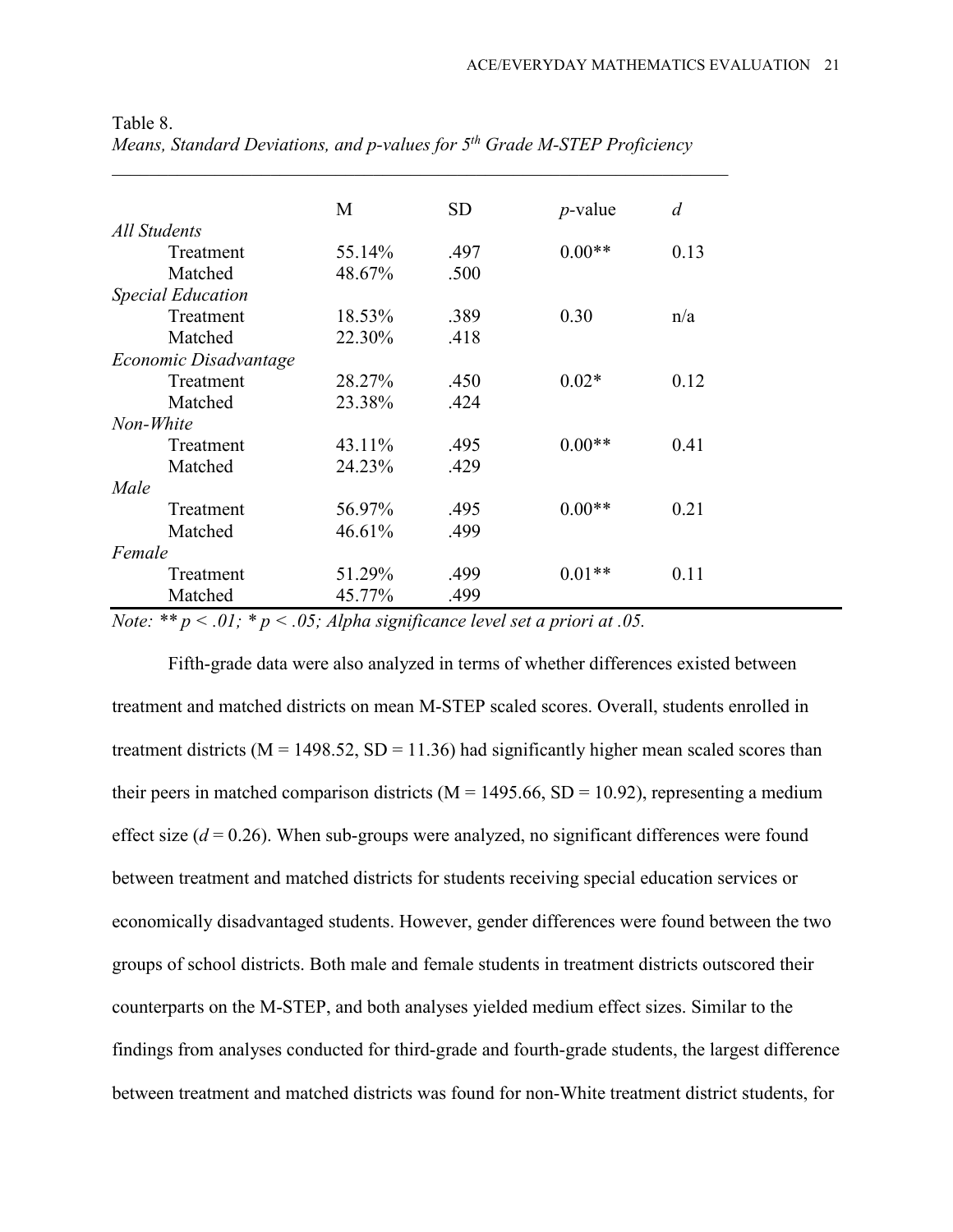which a large effect size was found  $(d = 0.64)$ . On average, non-White students enrolled in districts using the McGraw Hill curriculum scored nine points higher than their peers in matched comparison districts. See Table 9 for means, standard deviations, *p*-values, and effect sizes where applicable.

# Table 9.

|                          | M       | <b>SD</b> | $p$ -value | d    |
|--------------------------|---------|-----------|------------|------|
| All Students             |         |           |            |      |
| Treatment                | 1498.52 | 11.36     | $0.00**$   | 0.26 |
| Matched                  | 1495.66 | 10.92     |            |      |
| <b>Special Education</b> |         |           |            |      |
| Treatment                | 1472.41 | 7.58      | 0.62       | n/a  |
| Matched                  | 1472.83 | 14.33     |            |      |
| Economic Disadvantage    |         |           |            |      |
| Treatment                | 1482.34 | 8.05      | 0.33       | n/a  |
| Matched                  | 1481.96 | 8.30      |            |      |
| Non-White                |         |           |            |      |
| Treatment                | 1494.25 | 15.62     | $0.00**$   | 0.64 |
| Matched                  | 1485.32 | 12.29     |            |      |
| Male                     |         |           |            |      |
| Treatment                | 1499.55 | 11.72     | $0.00**$   | 0.37 |
| Matched                  | 1495.02 | 12.55     |            |      |
| Female                   |         |           |            |      |
| Treatment                | 1497.60 | 10.89     | $0.00**$   | 0.26 |
| Matched                  | 1494.87 | 9.92      |            |      |

*Means, Standard Deviations, and p-values for 5th Grade M-STEP Scaled Scores*

 $\_$ 

*Note: \*\* p < .01; \* p < .05; Alpha significance level set a priori at .05.*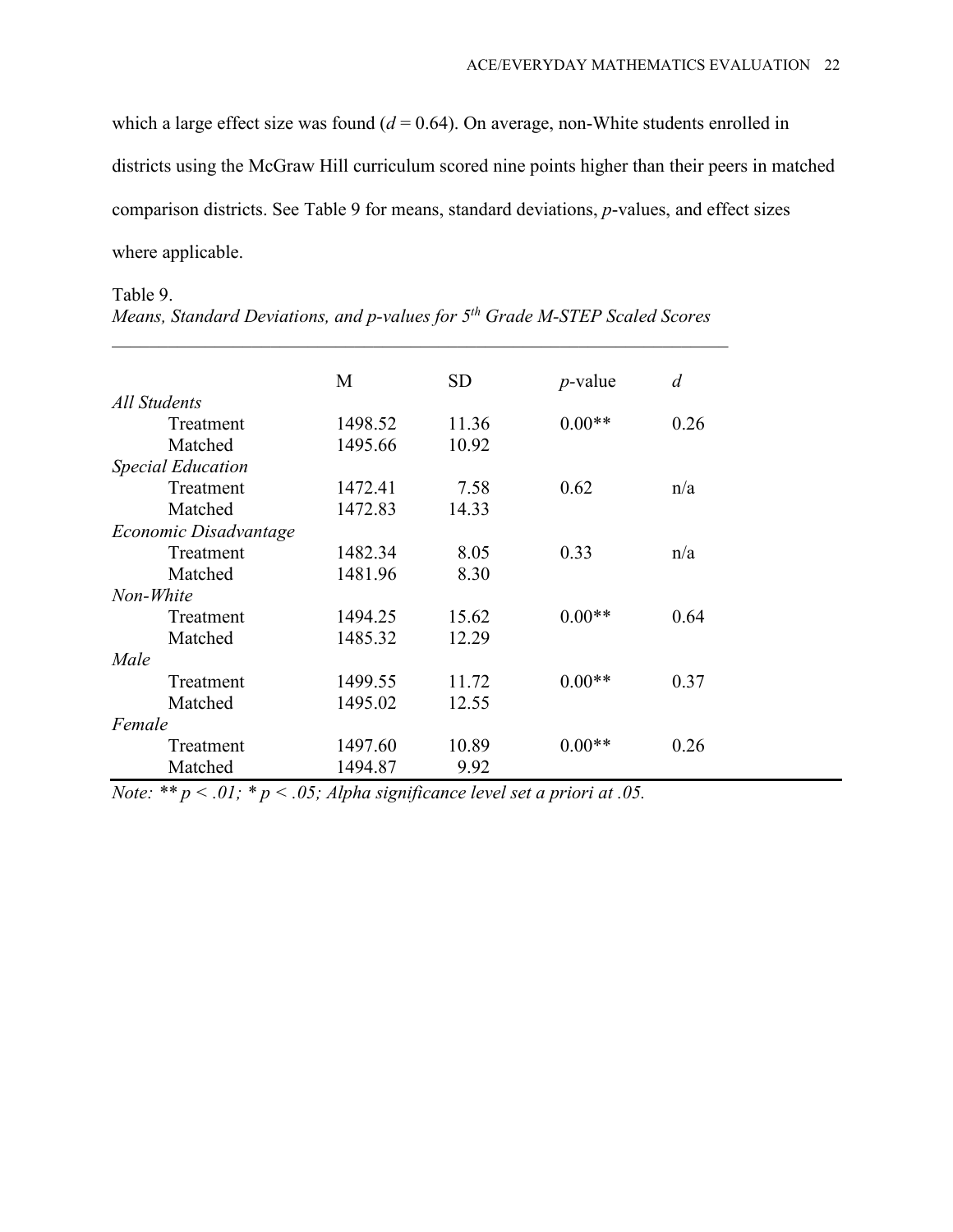### **Data Limitations**

Some limitations should be noted for this evaluation. First, while 11 of the 12 treatment districts were matched using the coarsened exact matching approach, there was no match for Taylor School District. This is likely due to the high proportion of students that receive special education services in the district (20.6%). As such, the findings articulated in this report reflect M-STEP performance in the other 11 treatment districts, and do not necessarily hold true for Taylor School District. Also, the statistical analyses conducted for this evaluation can detect whether differences exist between sample means. Two key variables were controlled for in the matching (special education and economic disadvantage); however, schools are complex organizations and it is always possible that other variables or more complex interactions between variables influenced the results of M-STEP tests. These analyses simply detected whether differences existed between the treatment and matched groups. Finally, the sub-group analyses for students receiving special education services excluded, by necessity, a small number of students in a few districts for each analysis. For example, students from five third-grade districts, six fourth-grade districts, and four fifth-grade districts were omitted from these analyses due to the small sample sizes that existed. Finally, because the Michigan Department of Education reports its findings in aggregate, not at the individual-level, some analyses could not be performed. While individual-level data could be simulated given complete data for other subgroups, districts with fewer than ten students receiving special education services in a given grade-level were omitted here.

### **Summary**

This evaluation sought to understand if students who were enrolled in districts using the McGraw-Hill curriculum performed better on the M-STEP assessment than students in similar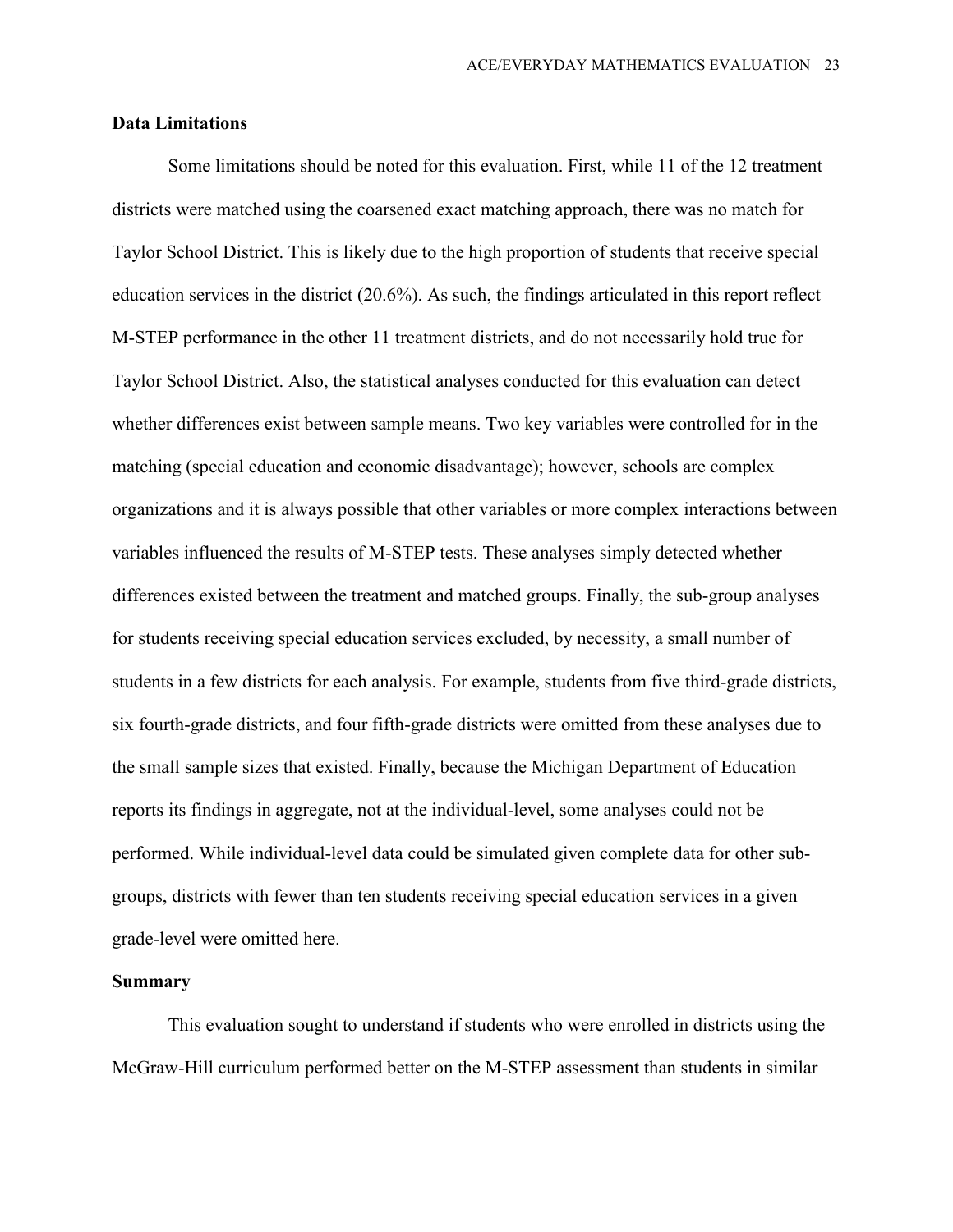districts that employed a different math curriculum. Overall, students enrolled in treatment districts performed better than those who were not. Although no significant differences were found for third-grade students in terms of proficient scores, fourth- and fifth-grade students in treatment districts did outperform their peers in matched districts. When scaled scores were compared, treatment district students outperformed their peers in each of the three grades that were examined. For students receiving special education services, significant differences were only found among third grade students for mean scale scores. This was one of only three analyses conducted for this evaluation that found matched district students to outperform treatment district students (out of 32 total analyses). Fourth- and fifth-grade students receiving special education services performed similarly across both groups. This finding was not surprising given that proportion of students receiving special education services was one of the variables controlled for with the matching approach. The other variable factored into the matching process, economic disadvantage, yielded mixed findings. Third-grade students in districts that were similar in terms of their proportion of economically disadvantaged students performed better in matched districts; however, similar fourth-grade students performed significantly better in treatment districts. Fifth-grade findings were mixed and not practically significant.

Aside from the overall findings, the most important findings were found among the race and gender sub-groups. Although no gender differences were found among third-grade students included in these analyses, significant differences were found for fourth- and fifth-grade students. Treatment district male students outperformed matched district male students in terms of both proficient scores and mean scaled scores in both grades; similar findings were found for fourth- and fifth-grade female students. This is particularly encouraging given the deserved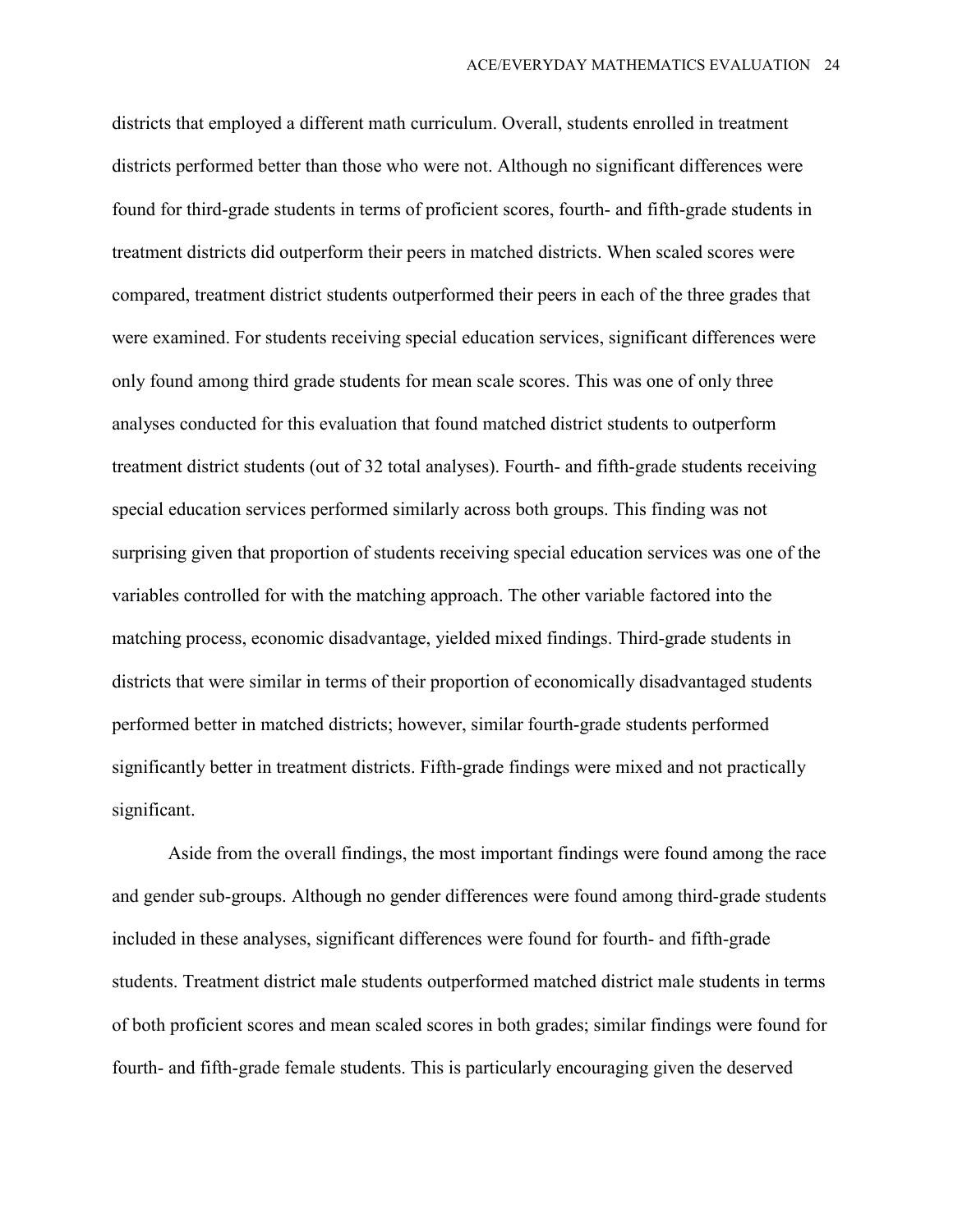attention that has been given to gender differences in STEM. A large body of literature (e.g. Wong & Degol, 2017) has found females less likely to pursue careers in STEM; as such, curricula that support female learning in STEM subject areas, including math, are worth pursuing. The most substantial findings, however, were among non-White students. Although White students still outperform non-White students in Michigan on the M-STEP, these analyses found that non-White students enrolled in districts using the McGraw-Hill curriculum to substantially outperform their non-White peers in other districts. See Table 10 for a summary of non-White student M-STEP performance.

Table 10. *Non-White Student M-STEP Performance and Effect Sizes*

|             | Proficient Score Effect Size | Scaled Score Effect Size |
|-------------|------------------------------|--------------------------|
| $3rd$ Grade | $0.36**$                     | $0.59**$                 |
| $4th$ Grade | $0.38**$                     | $0.52**$                 |
| $5th$ Grade | $0.41**$                     | $0.64**$                 |
|             | .                            |                          |

*\_\_\_\_\_\_\_\_\_\_\_\_\_\_\_\_\_\_\_\_\_\_\_\_\_\_\_\_\_\_\_\_\_\_\_\_\_\_\_\_\_\_\_\_\_\_\_\_\_\_\_\_\_\_\_\_\_\_\_\_\_\_\_\_\_\_\_\_\_\_\_*

*Note: \*\* p < .01; \* p < .05; Alpha significance level set a priori at .05.*

Non-White effect sizes for treatment districts were found to increase for each subsequent grade during the elementary years, and scaled score effect sizes ranged from 0.52 to 0.64, representing scores that are more than half a standard deviation higher than non-White students enrolled in matched comparison districts that did not use the McGraw-Hill curriculum. The achievement gap between White and non-White students, and its persistence, has been wellexplored in the literature (e.g. Ladson-Billings, 2006). These findings should be taken seriously in light of efforts to close the achievement gap between White students and students of color.

### **Key Findings:**

1. Overall, students enrolled in school districts using the McGraw-Hill curriculum had proficiency rates that were greater than demographically matched peers. Fourth-grade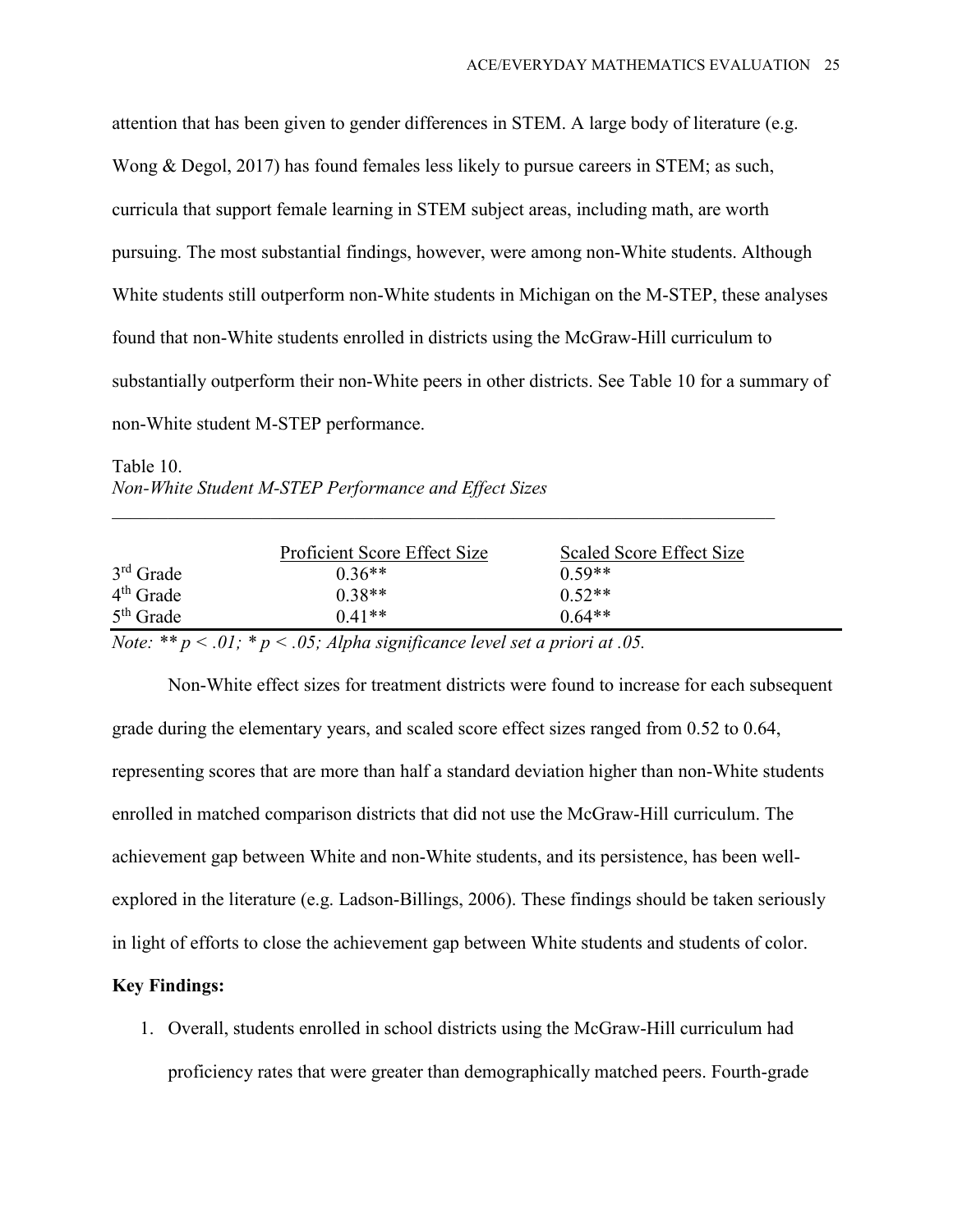McGraw-Hill students had proficiency rates that were 10.9% greater than matched peers; fifth-grade students had rates that were 13.9% greater than matched peers.

- 2. Non-White McGraw-Hill students performed substantially outperformed non-White matched peers on the math M-STEP, scoring proficient between 17 and 19 percentage points higher than matched peers on the third, fourth, and fifth-grade assessments.
- 3. Fourth and fifth grade McGraw-Hill students significantly outperformed their matched peers by gender. McGraw-Hill male students earned proficient scores by between 6 and 10 points higher than their matched counterparts. McGraw-Hill female students earned proficient scores that were approximately 5 points higher than their matched peers in both grades.
- 4. Fourth and fifth grade economically disadvantaged McGraw-Hill students had proficiency rates that were 20% greater than their matched peers.